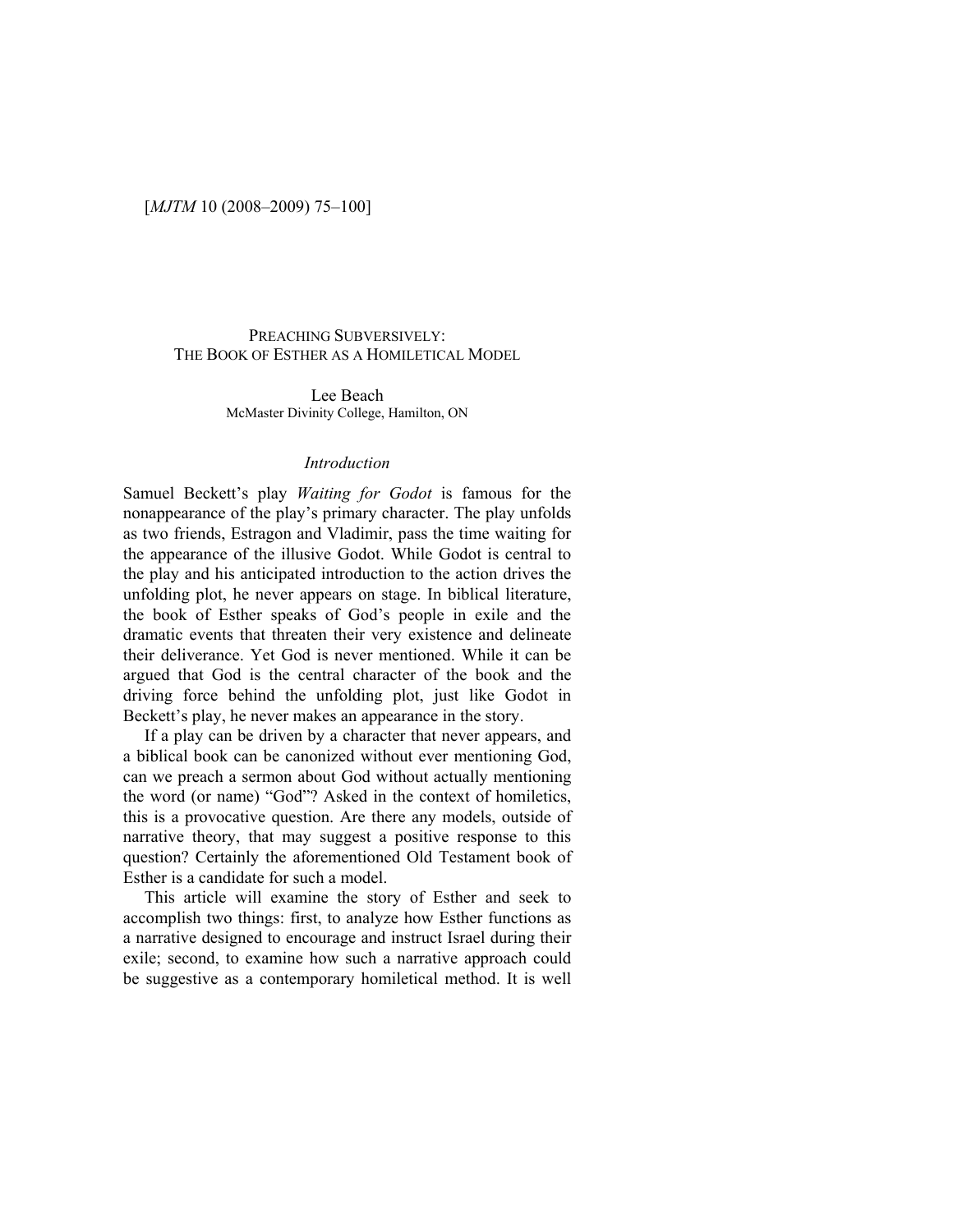known that the book of Esther does not mention the divine name. Thus, the focus of this article is on the question, *how can a sermon speak about God without ever mentioning God?* It is undeniable that Esther functions as Holy Scripture without explicit mention of God in its pages. Perhaps, in a similar way, Esther provides an example of how a narrative sermon can speak powerfully about God without ever mentioning his name.

#### 1. *Narrative as a Theological and Homiletical Tool*

Before proceeding with the question at hand, perhaps a brief review of the Esther story would be helpful. Esther is an orphaned Jewish girl raised by her cousin Mordecai. Esther is identified early as a beautiful young woman, and when the King of Persia is looking for a new wife, Esther ends up in the beauty contest whose winner will be named queen. As the contest transpires, Esther is the contestant who most pleases the king with her beauty and various other charms and is thus crowned the new queen of Persia. Throughout the process, at the urging of Mordecai, she conceals her Jewish identity. Shortly after her appointment as queen, a royal official named Haman talks the king into issuing an edict that will have the entire Jewish population of Persia exterminated. Hearing of the plot, Mordecai urges Esther to use her influence as queen to intervene on behalf of her people. Despite great personal risk, and through a series of remarkable coincidences and plot reversals, Esther manages to demonstrate to the king that Haman is a man of questionable character, and she is able to secure deliverance for her people. Her cousin Mordecai is elevated to be vice-regent of Persia and many Persian people convert to Judaism as a result of Esther's actions.

Esther, set as it is in Judah's exile,<sup>[1](#page-1-0)</sup> was, or came to be understood as, a story that informed the exilic experience of

<span id="page-1-0"></span><sup>1.</sup> Technically the Persian period is usually known as the "post-exilic" period. While this term is traditionally used in Old Testament scholarship there is a clear sense in which Jews living under Persian rule were still exiled in that they did not have political autonomy even in their own land. For those who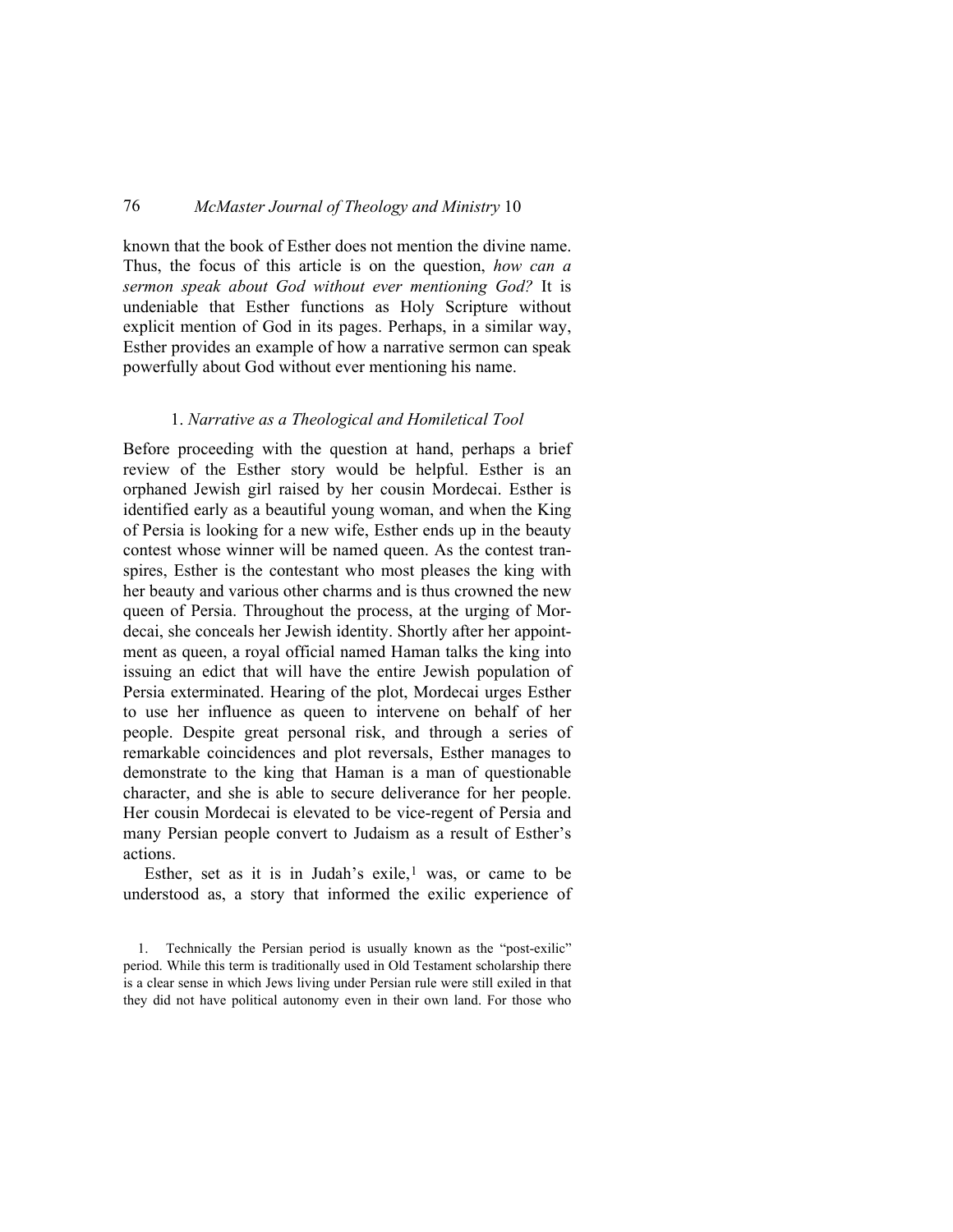Israel. It became a story that somehow depicted the lived experience of a diasporic people and created the potential for them to see their lives through the lens of an orphan girl who became a queen.

Over time, this book found its way into the Hebrew canon because it was deemed to be a "sacred story," not because it talked about God, but because it helped a nation understand its own story.[2](#page-2-0) Narratives can function in this way in the life of a community, shaping its theological identity and guiding its behavior, even when they are not overtly theological.

This is the constitutive power of narrative. A story can reshape and define the world for us as we see ourselves in the characters, and sense our understanding of the world being described or reframed. Educators throughout history have understood the power of stories to both equip students with knowledge that they will need for later, and shape them into the kind of human beings we hope that they will become.<sup>[3](#page-2-1)</sup>

Sermons are foundational avenues for shaping the theological and ethical life of a church. Thus, narrative forms of sermons can provide a lens through which people can see themselves, and offer possibilities for construing their lives both within the faith community and outside of it. By telling a congregation stories, a preacher can form the collective life of the church and the individual lives that compose it. Author Robert Fulford reflects on the power of story and reminds us that "Children grow into adults by learning stories, and so do nations and communities."[4](#page-2-2)

Employing narrative as a form of preaching is not a new idea. It is at the heart of the "new homiletic" and has been well championed by many contemporary preachers. Stanley Hauwerwas states, "My contention is that the narrative mode is neither incidental nor accidental to Christian belief. There is no more

remained outside the land, like the characters in Esther, exile may still be an apt description of the life setting.

<span id="page-2-2"></span><span id="page-2-1"></span><span id="page-2-0"></span>2. For insight on the concept of sacred story, see Crites, "The Narrative Quality of Experience," 70.

3. Jackson, "On the Place of Narrative in Teaching," 4.

4. Fulford, *Triumph of Narrative*, 33.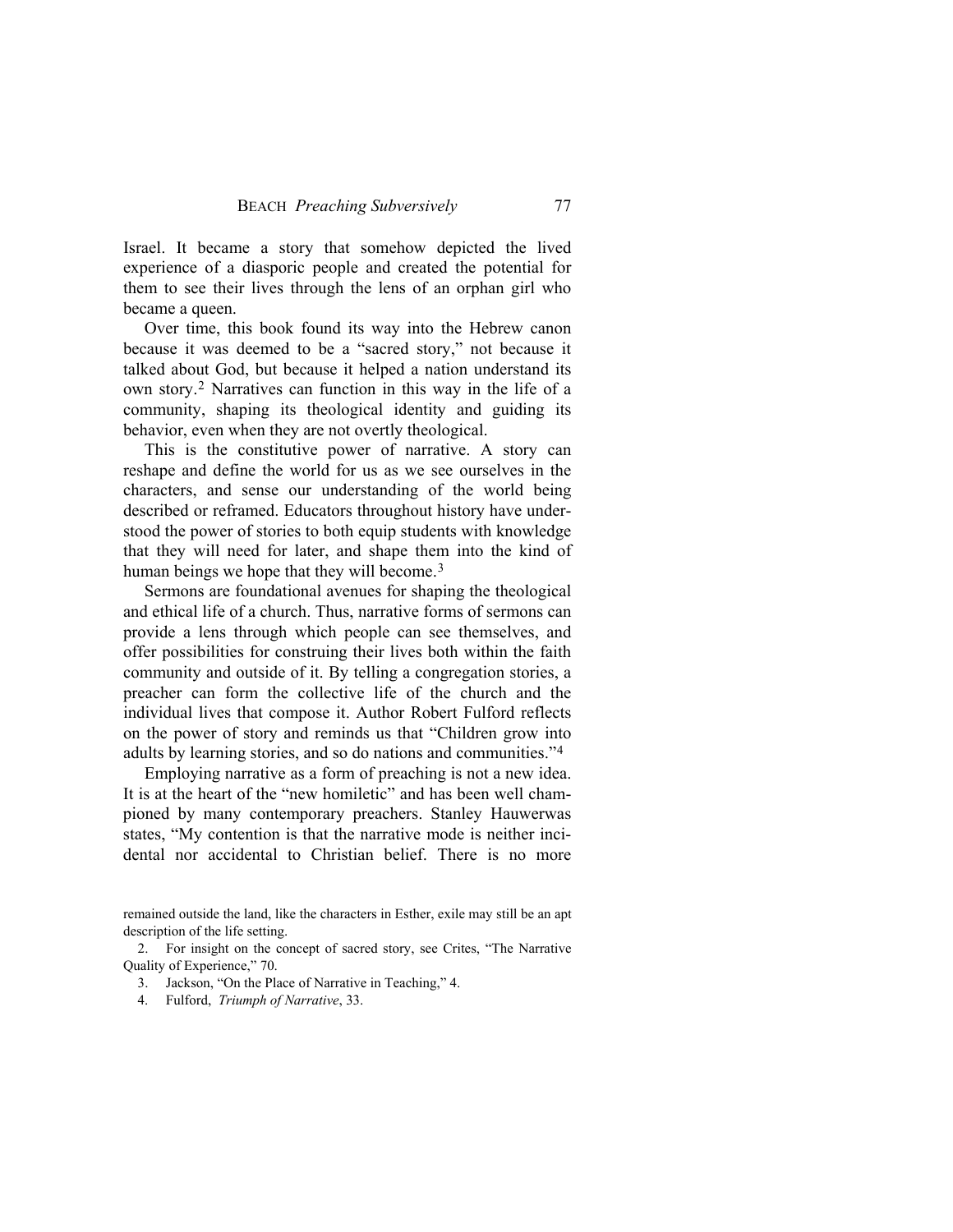fundamental way to talk of God than in a story."<sup>[5](#page-3-0)</sup> Thus, human stories explain, extend, and contextualize the story of God in fresh, new ways. The question under consideration in this study is whether this can be done in any meaningful sense without mentioning God in the story. To examine this question let us turn our attention to the Bible and the book of Esther.

#### 2. *Esther: A Theological Narrative without Divine Reference*

#### a. *Esther as exilic literature*

The book of Esther is clearly set in the Persian period, when King Ahasuerus (Xerxes I) was ruler (486–465 BCE). The majority of scholars agree that a precise date for the book is hard to determine.[6](#page-3-1) It is generally assumed, however, that the final Hebrew form of Esther is of late Persian or early Hellenistic origin.[7](#page-3-2) From a purely literary perspective it seems obvious that the Esther scroll, which is foundational to the Jewish celebration of Purim, was written to demonstrate the potential of exilic life for those still trapped in such an existence.[8](#page-3-3) While the writer never explicitly states the purpose for writing, the predominant theories all surround the idea that the writer desires to communicate something about life in exile.

For the community to thrive in exile, it would take more than just going back to former practices. A fresh interpretation of faith would be necessary, not only to sustain it but to meet the challenges of a new life setting. Walter Brueggemann articulates

<span id="page-3-0"></span><sup>5.</sup> Stanley Hauerwas, *The Peaceable Kingdom.* Notre Dame: Notre Dame University Press, 1983, 24–25, as cited in Jackson, "On the Place of Narrative in Teaching," 9.

<span id="page-3-1"></span><sup>6.</sup> For a concise but thorough discussion see Fox, *Character and Ideology*, 39–41.

<span id="page-3-2"></span><sup>7.</sup> Ibid. Also see also, Bechtel, *Esther*, 3. Bechtel reflects the breadth of opinion as well as the "agreement" among scholars that Esther is to be dated somewhere between 400 and 200 BCE.

<span id="page-3-3"></span><sup>8.</sup> This said, Berg, *Book of Esther*, 15, points out the difficulty of determining an author's intention when it is not explicitly stated, as is the case with the author of Esther.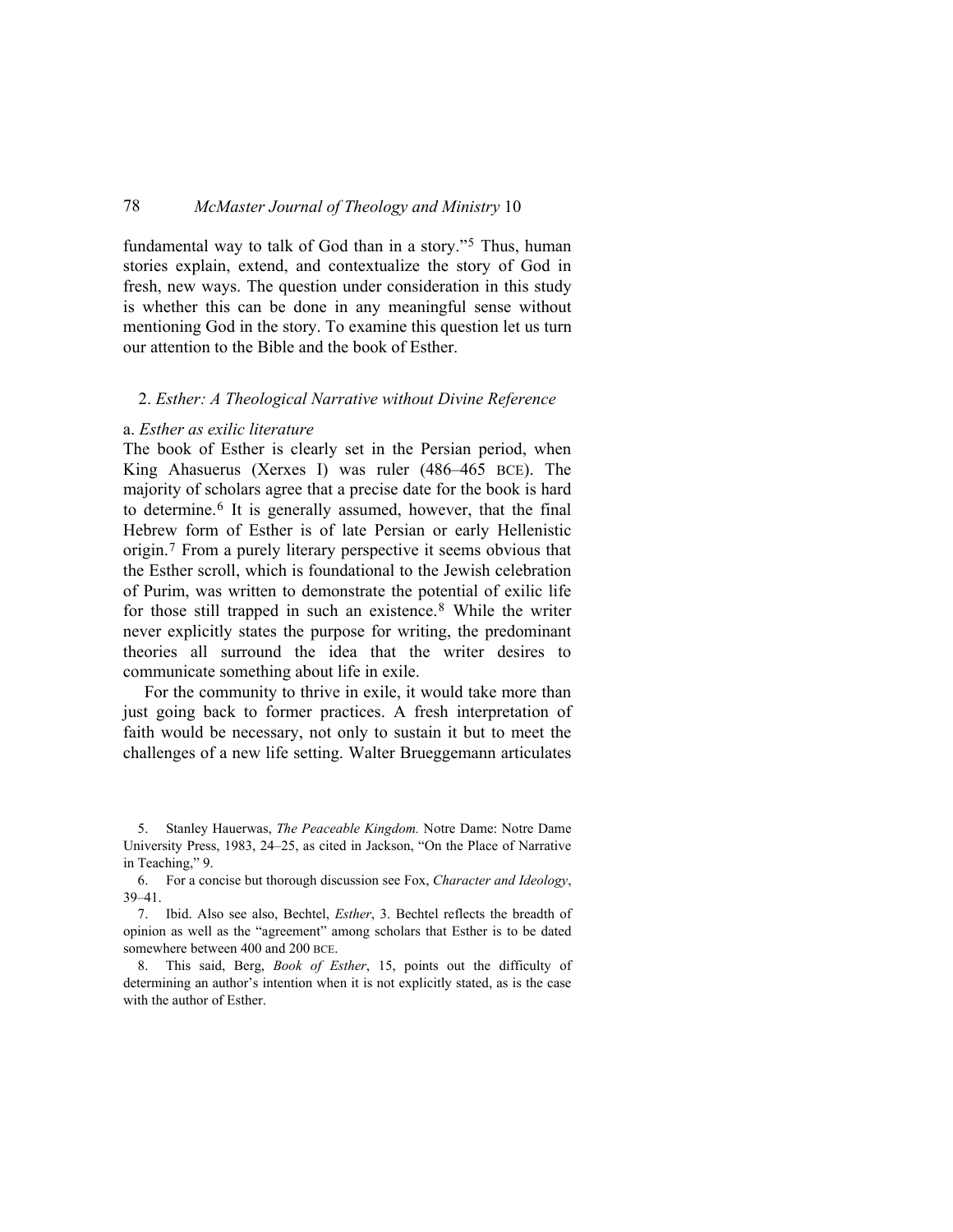how exile prompted the people of Israel to respond with creative expressions of theological thought:

Exile did not lead Jews in the Old Testament to abandon faith or to settle for abdicating despair, nor to retreat to privatistic religion. On the contrary, exile evoked the most brilliant literature and the most daring theological articulation in the Old Testament.<sup>[9](#page-4-0)</sup>

 This was a theological imperative for the people of Israel now seeking to understand themselves and their God in fresh ways as a result of the new circumstances of exilic life. One of the ways the community found to express its theology of exile was through narratives designed to embody, in the characters, a diasporic lifestyle that demonstrated wisdom for exilic living. These "advice tales" feature heroes and heroines who offer a "lived out" theology of exile. These stories are theological novellas, whose purpose is to creatively engender in the people of Israel a vision for how to live successfully as a displaced people.

### b. *Esther as a "Diasporic Advice Story"*

In the days of diasporic existence, narratives concerning the lives of exiles were a common form of didactic literature. These narratives depict Jewish men or women living in exilic situations who are able to thrive in their displaced context and even rise to significant places of influence. These characters appear in diasporic novellas that illustrate how these clever, pious heroes overcome much more powerful members of the dominant ethnic group and gain favor from the king.[10](#page-4-1) These diasporic advice stories are presented throughout Scripture and stand as wisdom stories for the Israelite community to draw upon for diasporic living.

These tales, many of which probably emanate from the postexilic period, inform the lives of a people whose land and fate is not fully their own. They include the stories of Esther, Mordecai,

<span id="page-4-1"></span><span id="page-4-0"></span>9. Bruggemann, *Cadences of Home*, 3.

10. Smith, *Religion of the Landless*, 203.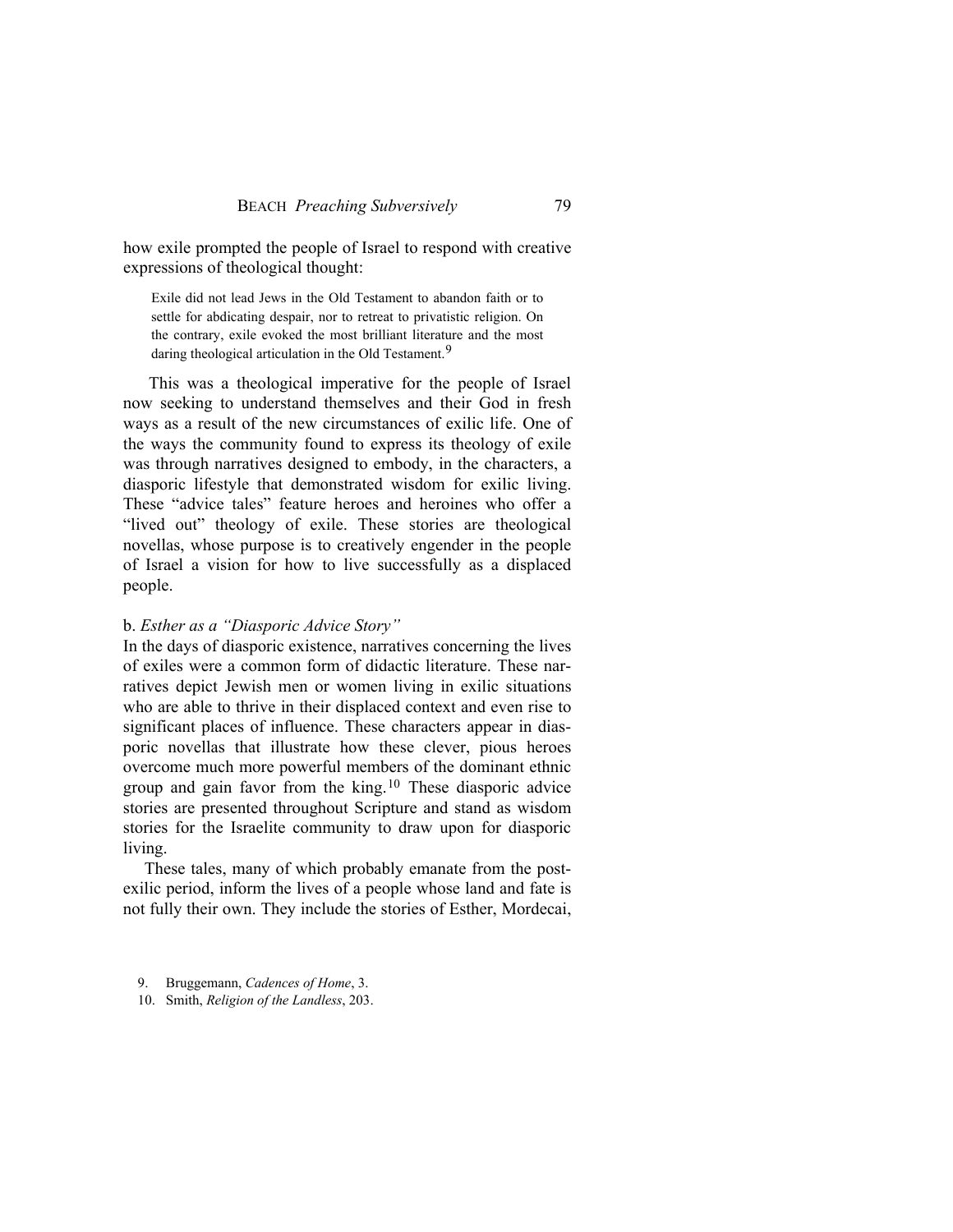Daniel, Joseph, Jonah, and Ruth.[11](#page-5-0) Daniel Smith-Christopher offers that these stories are designed to reflect the Jews' rise to power and influence in the world, not through the use of reason or human ability, but through their excellence of character and faith in God.<sup>[12](#page-5-1)</sup>

Such stories are typical of displaced peoples. It is often the narratives of a people that most vividly depict their understanding of life as it really is and express their beliefs about the best way forward. Roger Bromley, in his work on contemporary diasporic cultural fictions, notes that the stories of displaced peoples

can be seen as participating in new cultural strategies . . . The essence of this work is the cultural analysis to go beyond the boundaries and exceed the limits of racialised, colonized and national identities. They are not simply narratives about contestation and difference, but achieve their very textualisation through constructions of difference and contestation.[13](#page-5-2)

 The authors of Scripture understood this power of narrative for forming a people's theology and vision for life in exile. The book of Esther clearly reflects characteristics that make it an advice tale for exiled Israel.

#### c. *Esther as advice to a diasporic people*

Many competing theories that have been offered to capture the exact genre of Esther.[14](#page-5-3) Each one, however, acknowledges that there is a didactic nature to the book and most agree that it has a theological agenda as well.[15](#page-5-4) In the current study I will adopt the

<span id="page-5-0"></span>11. Variations of these stories can be seen in Ezra and Nehemiah. Jonah, while quite different, may also be viewed as a diasporic advice story, as it deals with God's interaction with foreign peoples and informs the post-exilic community as they seek to develop a theology of engagement with a wicked enemy nation. See Smith-Christopher, *Biblical Theology of Exile*, 130–37.

- 12. Smith-Christopher. *Biblical Theology of Exile*, 185.
- 13. Bromley, *Narratives for a New Belonging*, 3.
- 14. See Fox, *Character and Ideology*, 141–52.

<span id="page-5-4"></span><span id="page-5-3"></span><span id="page-5-2"></span><span id="page-5-1"></span>15. See, for example, the influential work of Humphries, "A Life-style for Diaspora," 214. Humphries points out the delightfully entertaining nature of the Esther tale and acknowledges that this alone may "be reason enough" for its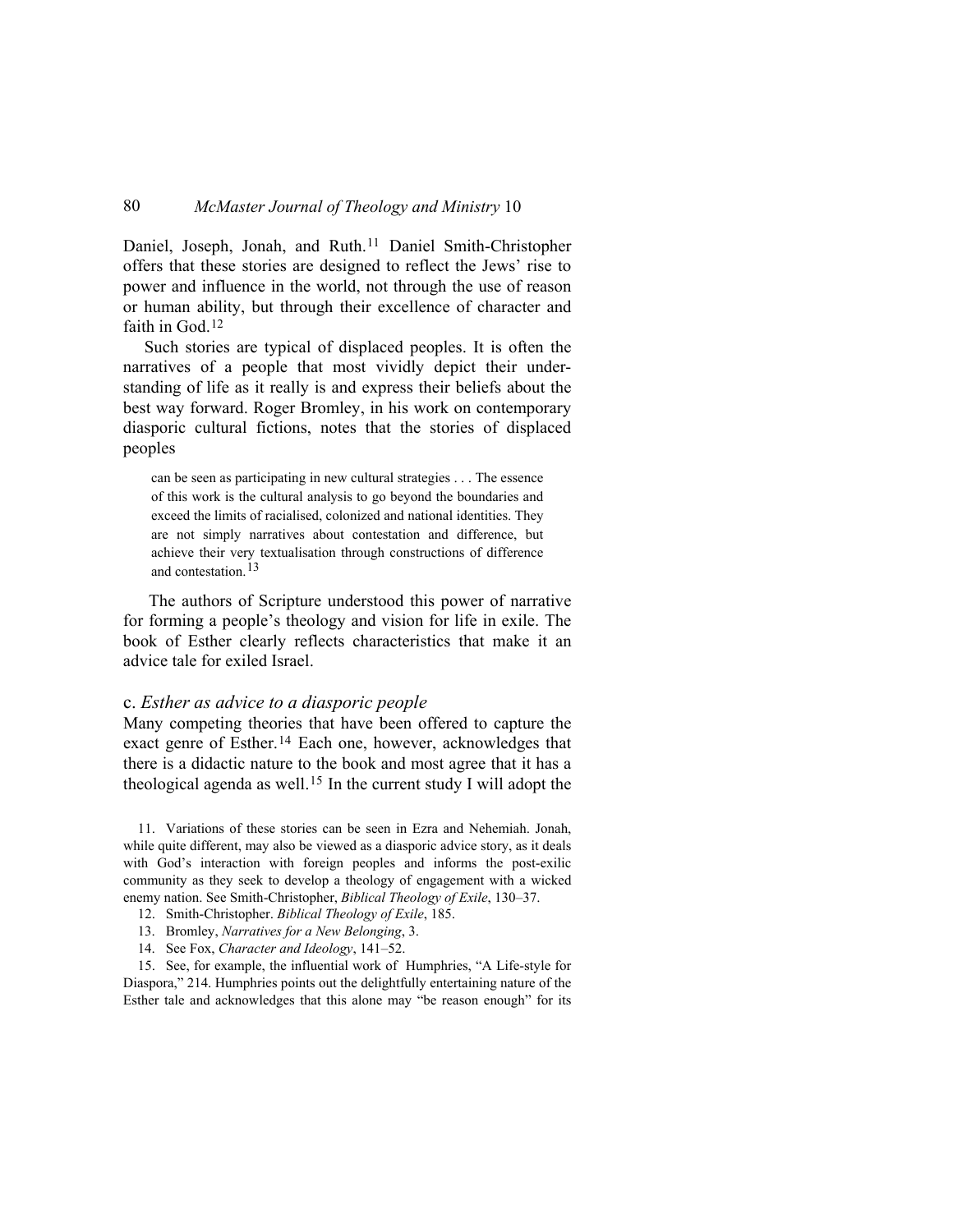position that Esther is a "Diaspora Advice Story." This label can encompass several of the potential genres often proposed to capture the essence of the scroll (such as "diaspora novella," "wisdom tale," and even "historical fiction"). Its diasporic nature is obvious; the term "advice story" is accurate because it rises above simply being a "good story." While it is indeed a fastpaced and suspenseful tale, its didactic purposes cannot be ignored. It is meant to teach Jews how to live a productive life in the Diaspora.[16](#page-6-0)

Both Esther and Mordecai become characters in an "applied" theological narrative demonstrating to subsequent generations of Jews (and others) how the wisdom of God, through his prophetic word, informs life for a minority people in a culture governed by powers and laws different from and even contradictory to their own. Donn Morgan points out that while these writings may not be a direct response to the Torah and the Prophets, they do depict a dialogue between the interpretive communities and these writings[.17](#page-6-1) Rooted in this dialogue/response to the Law and Prophets. Morgan sees that:

The behavior of the characters provides paradigmatic actions and situations, which the reader or hearer is to ponder. The success of this behavior may provide an impetus for similar behavior in analogous situations or may simply testify to the value of faithfulness and allegiance to God and Judaism.[18](#page-6-2)

#### d. *Dilemma: Where is God in Esther?*

Esther is well known as the only book in the Bible that does not mention the name of God. This omission has brought about more

existence. However, he goes on to demonstrate that the author has much more in mind than just this. See also Bechtel, *Esther*, 4.

<span id="page-6-0"></span>16. White, "Esther a Feminine Model," 164. White also notes, "This sort of tale enjoyed great popularity in the post-exilic period" (164). For further reflection of scholarly consensus on this issue, see Talmon, "Wisdom in the Book of Esther." He states, "The point of the narrative is to portray 'applied' wisdom, that is, how a wise man [sic] may lead a successful life in the world" (441).

<span id="page-6-1"></span>17. Morgan, *Between Text and Community*, 51.

<span id="page-6-2"></span>18. Ibid., 52.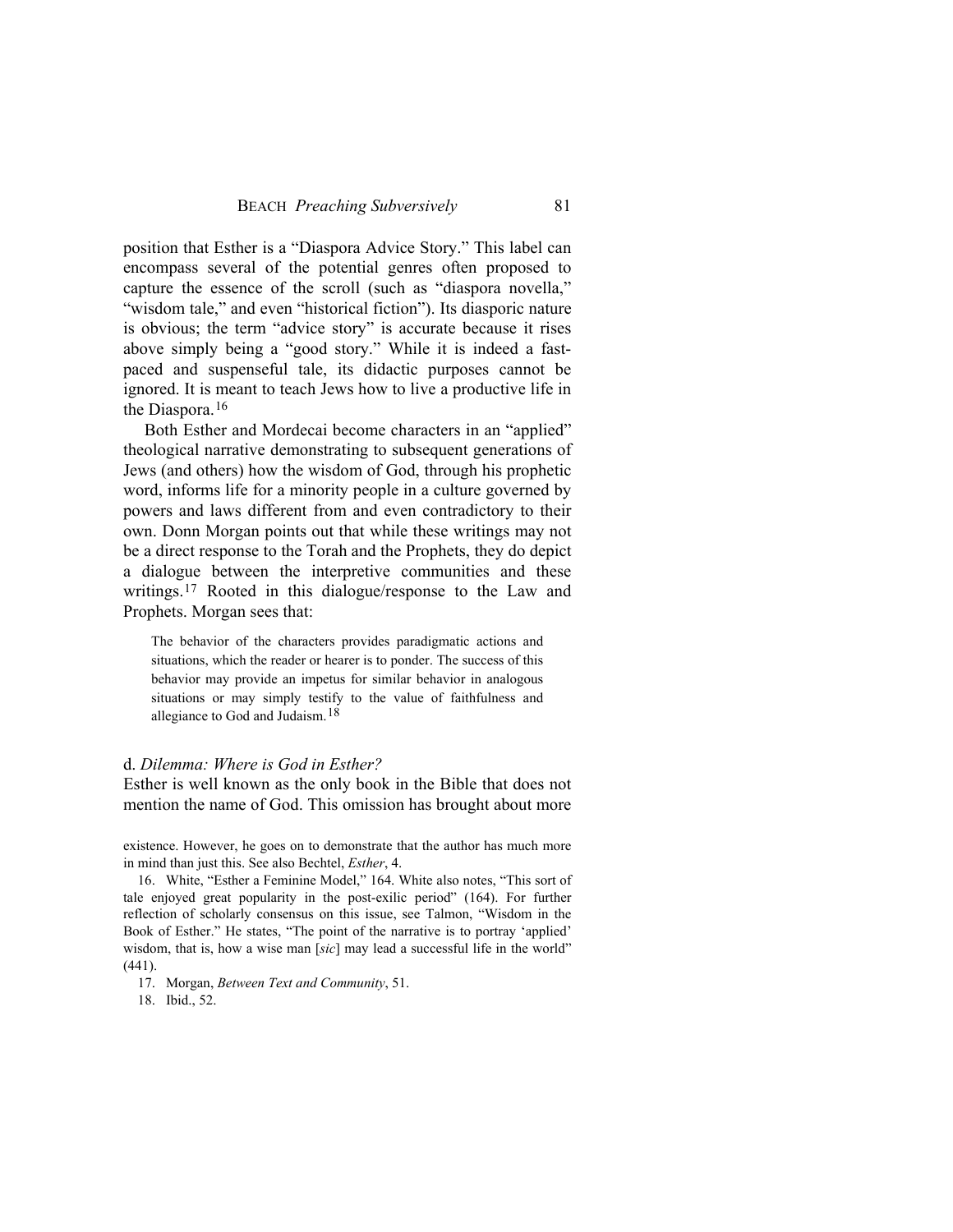than its share of speculation. Some modern scholars have asserted that Esther is a "secular" book in which God plays no role.[19](#page-7-0) While it is true that the absence of God's name is a curious feature, as we will see, it in no way indicates the absence of God in the story.

The nonappearance of God's name has been explained by numerous theories, including the idea that it was an intentional deletion to avoid the Name's profanation during the highly festive celebration of Purim. It has been asserted that the festival, known for its heavy drinking, was no time to pronounce the sacred name.<sup>[20](#page-7-1)</sup> Other commentators see the book accentuating the human element of the story. The author wants to stress the role of human beings in shaping the course of history and their need to take individual responsibility.[21](#page-7-2) Andre LaCocque avers that the author avoids any mention of the deity in a Persian setting because there is "a theology for the land of Israel and another for the Dispersion."[22](#page-7-3) These along with other attempts to explain God's "hiddenness" in the story rarely deny that the book has a religious tone to it.[23](#page-7-4) At the very least, as Michael V. Fox offers, there is the possibility that the author is seeking to convey "uncertainty about God's role in history."[24](#page-7-5) The author is seeking to reflect that "there can be no definitive knowledge of the working of God's hand in history."[25](#page-7-6) While Fox's exploration of religious doubt being reflected in the Esther document is a highly thoughtful and provocative approach to the issue of God's hiddenness in the text, it fails to convince because of all

20. Paton, *Esther*, 239.

21. Berg, "After the Exile."

22. LaCocque, *The Feminine Unconventional*, 62.

<span id="page-7-4"></span><span id="page-7-3"></span><span id="page-7-2"></span><span id="page-7-1"></span>23. Fox, *Character and Ideology*, 237–47, explores various theories concisely but informatively.

<span id="page-7-5"></span>24. Ibid., 247. This perspective is reflective of that of Walter Brueggemann's overall view of Old Testament Theology. Brueggemann says, "the rhetoric of the Old Testament is characteristically *ambiguous and open . . .*  So much is left unsaid that the reader is left uncertain." (Brueggemann, *Theology of the Old Testament*, 110 [emphasis original]).

<span id="page-7-6"></span>25. Ibid.

<span id="page-7-0"></span><sup>19.</sup> See Fox, *Character and Ideology*, 235, for a synopsis.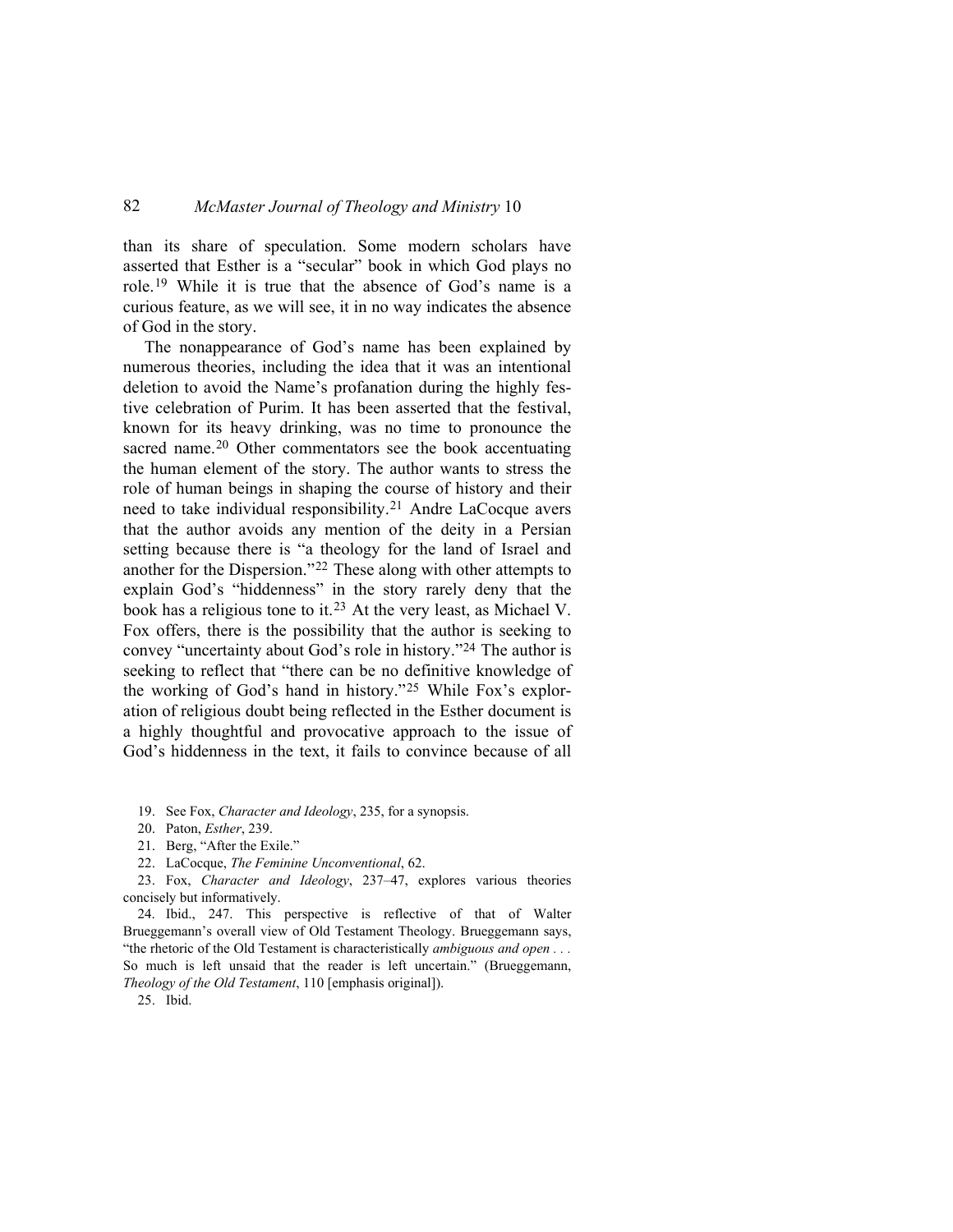the evidence in the book that genuinely seems to point to God's real presence in the events of which it speaks.

### e. *Clues to God's whereabouts*

i. *A veiled reference to divine sovereignty in 4:14?* There are allusions to God's presence in a number of places, most notably Esth 4:14 where Mordecai asserts that deliverance for the Jews will come from "another place" if not from Esther. While it might be debatable that he is referring to a divine initiative, such a position is highly tenable. The idea of God's presence with Israel in their exile reaches back to the exilic prophets themselves. This is a decisive theological perspective for the community. What comes into play at this point in their life is a return to the concept that Israel is a people not a place. This is a foundational perspective for the nation, going back to its Patriarchs, whom God constituted as a people long before they were established in a land. This most ancient of theological paradigms is what needs renewal in exilic life. The thought of the author of Mordecai's veiled reference to deliverance is rooted in a theological perspective that understands that God has a covenant with his people and he will not break it. This covenant transcends land. It is rooted in relationship, and thus Mordecai is sure that deliverance will come because Israel is a people in relationship with a trustworthy and sovereign God.[26](#page-8-0)

ii. *The call to fasting:* We can further see the place of the divine presence in Esther's own plea for her people to set aside three days and nights for fasting on her behalf as she prepares to visit her husband the king and make her case for the salvation of the Jewish people (4:16). While the nature of the fast is not made explicitly religious in the text, there is ample evidence to demon-strate that fasting in the later Jewish tradition is a religious act.<sup>[27](#page-8-1)</sup> Indeed, the tenor of the request is saturated with humility. Esther

<sup>26.</sup> Laniak, "Esther's *Volkcentrism*," 82.

<span id="page-8-1"></span><span id="page-8-0"></span><sup>27.</sup> See White, "Esther a Feminine Model," 162. She refers to the work of Wilhelm Vischer, *Esther.* Munich: C. Kaiser, 1937, 15.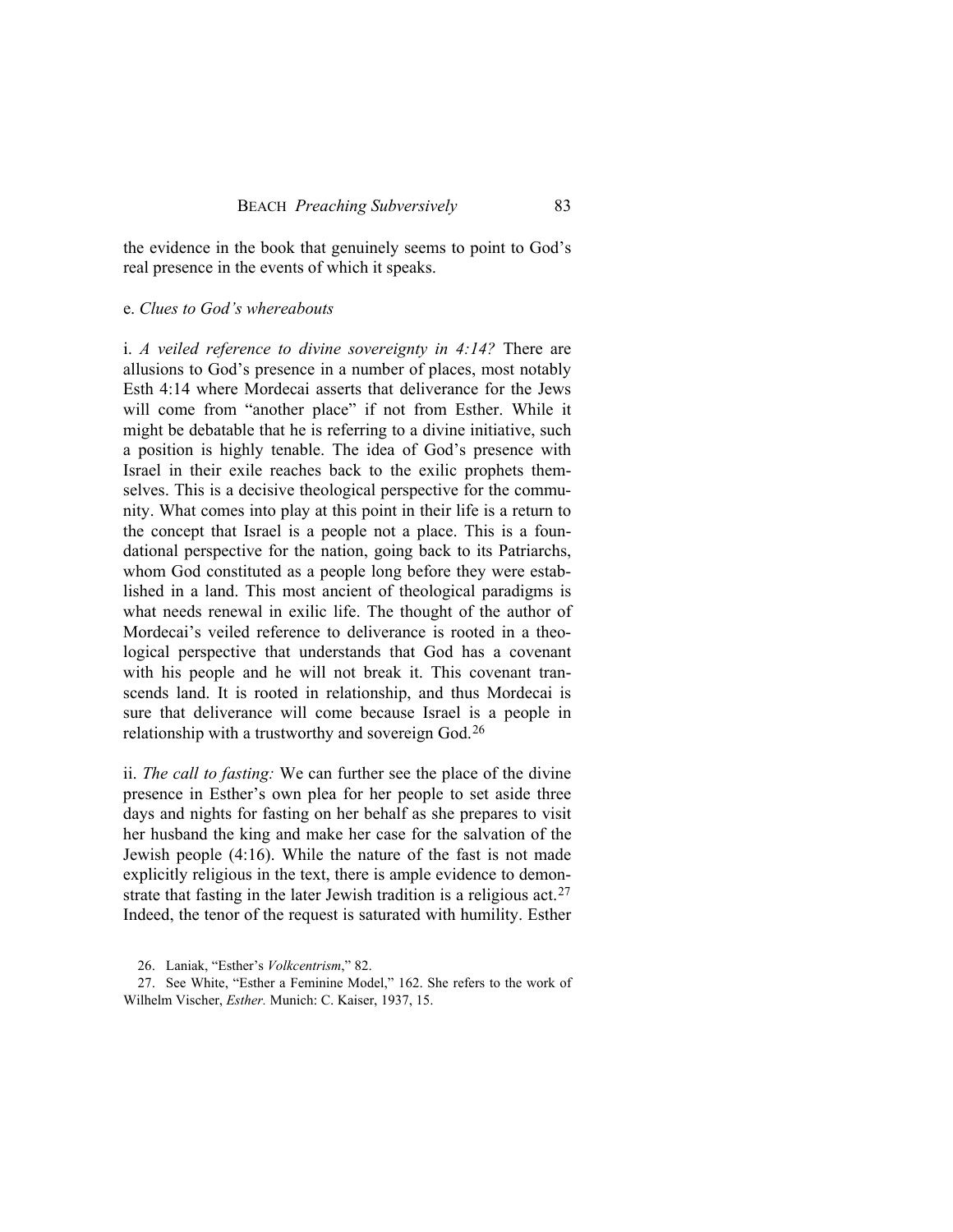recognizes that her hope of convincing the king to overturn Haman's plot is not in her hands alone; she needs the support of her people, and her God.

iii. *Coincidences and reversals*: Further, one may discern the presence of God in this story by the numerous "coincidences" that occur throughout it. First is the whole series of events that leads to Esther's being chosen as queen. Then in ch. 6 the king's insomnia leads to his discovery of Mordecai's unrewarded loyalty. Further instances are Haman's entrance in the court just as Ahasuerus is trying to think of a way to reward Mordecai (6:4); the king's return from the garden at the precise moment that Haman literally throws himself on Esther's mercy (7:8); Mordecai's elevation to vice-regent while Haman takes his place on the gallows that he had built especially for Mordecai (7:9–8:2); and most explicitly in 9:1 where matters were "turned around for the Jews." While the reluctance of the author to attribute any of these "coincidences" directly to God remains a mystery, as David Clines notes, taken together these chance occurrences have a cumulative effect. They demonstrate the guiding hand of God. Clines offers the opinion that divine control of the events is not hidden at all. It is stated indirectly but clearly by means of the many coincidences in the story.[28](#page-9-0)

iv. *Mass "conversions" of Persians to Judaism*: The effects of Esther's actions seem to find their full expression in the eighth chapter when Mordecai is elevated to vice-regent and we are told that many people of "other nationalities" become Jews (8:17). This is a dramatic expression of the overall impact of Esther's actions. The fact that the people who "converted" did so as a result of "fear" of the Jews can be understood as a reflection of the expected response to a display of God's power (Deut 2:25;  $11:25$ ).<sup>[29](#page-9-1)</sup>

- <span id="page-9-0"></span>28. Clines, *Esther Scroll,* 153.
- <span id="page-9-1"></span>29. Ibid., 89.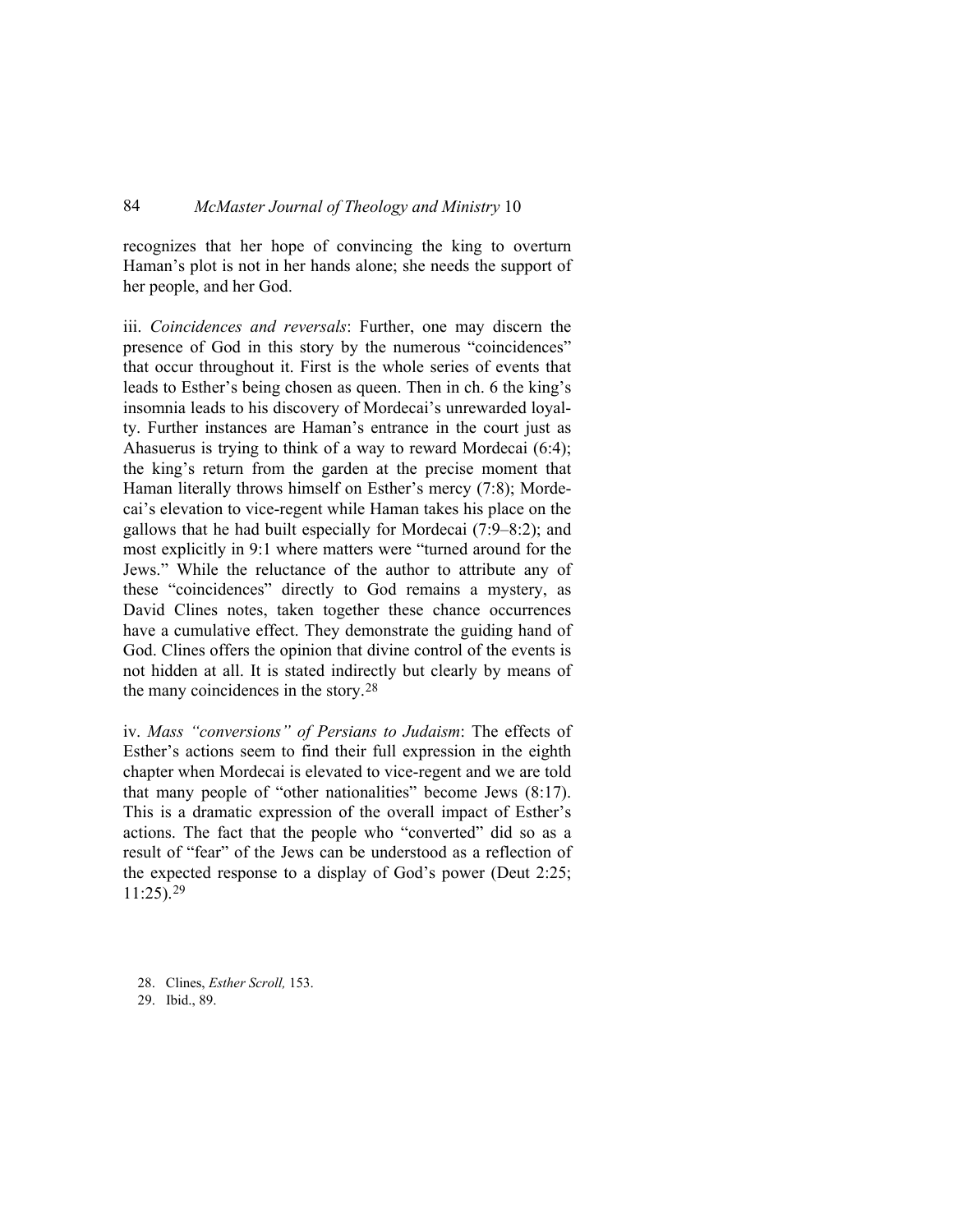v. *God's absence as literary device and teaching technique*: The absence of God in Esther is a message in itself. The non-mention of the divine name acts as a literary device. It tells the readers that God is absent in a very overt way. It expresses the hiddenness of God in the midst of diasporic existence but recognizes that God is somehow still present even in his confusing absence. This is the fulcrum of hope for those in exile. God is never fully absent. Yahweh is "experienced" in his absence. His activity, or lack thereof, in the events of exile is still a part of his presence with the community of faith. Even if he is not near in immediate experience he is always in the background and his presence is experienced in less obvious, though still discernable, ways.<sup>[30](#page-10-0)</sup>

#### f. *Canonization as a key interpretive clue*

Scholars and readers of Esther through the centuries have argued over Esther's place in the Hebrew and Christian canon. These disputes have been based on both the historical and religious viability of the book.[31](#page-10-1) The problem has been exacerbated by the variations in the text of Esther itself.[32](#page-10-2) When Esther was definitively accepted into the Hebrew canon is not easy to determine, although it certainly began receiving acceptance in the second century BCE and found a secure place at some point in the first four centuries CE. Similarly, following much debate, its entrenchment in all Christian canons has been secure since at least the fifth century CE[.33](#page-10-3)

Despite its tumultuous journey to canonicity, Esther is now safely ensconced among the books deemed to constitute Holy Scripture and for this reason must be read as such. This

<span id="page-10-0"></span>30. For brief discussions on the concept of presence in absence see Terrien, *Elusive Presence*, 321–24, and Brueggemann, *Deep Memory, Exuberant Hope*, 82–83. Brueggemann sees the logic of the position but denies that it fully captures what is going on in the speech expressions of exilic texts.

<span id="page-10-1"></span>31. For a helpful overview of this issue see Chapter One in Berg, *Book of Esther*.

<span id="page-10-3"></span><span id="page-10-2"></span>32. Investigation into the development of the Esther scrolls is outside the purview of this article. For a solid overview of these issues see Baldwin, *Esther*, 42–48.

33. For a detailed discussion see Bush, *Ruth, Esther*, 273–77.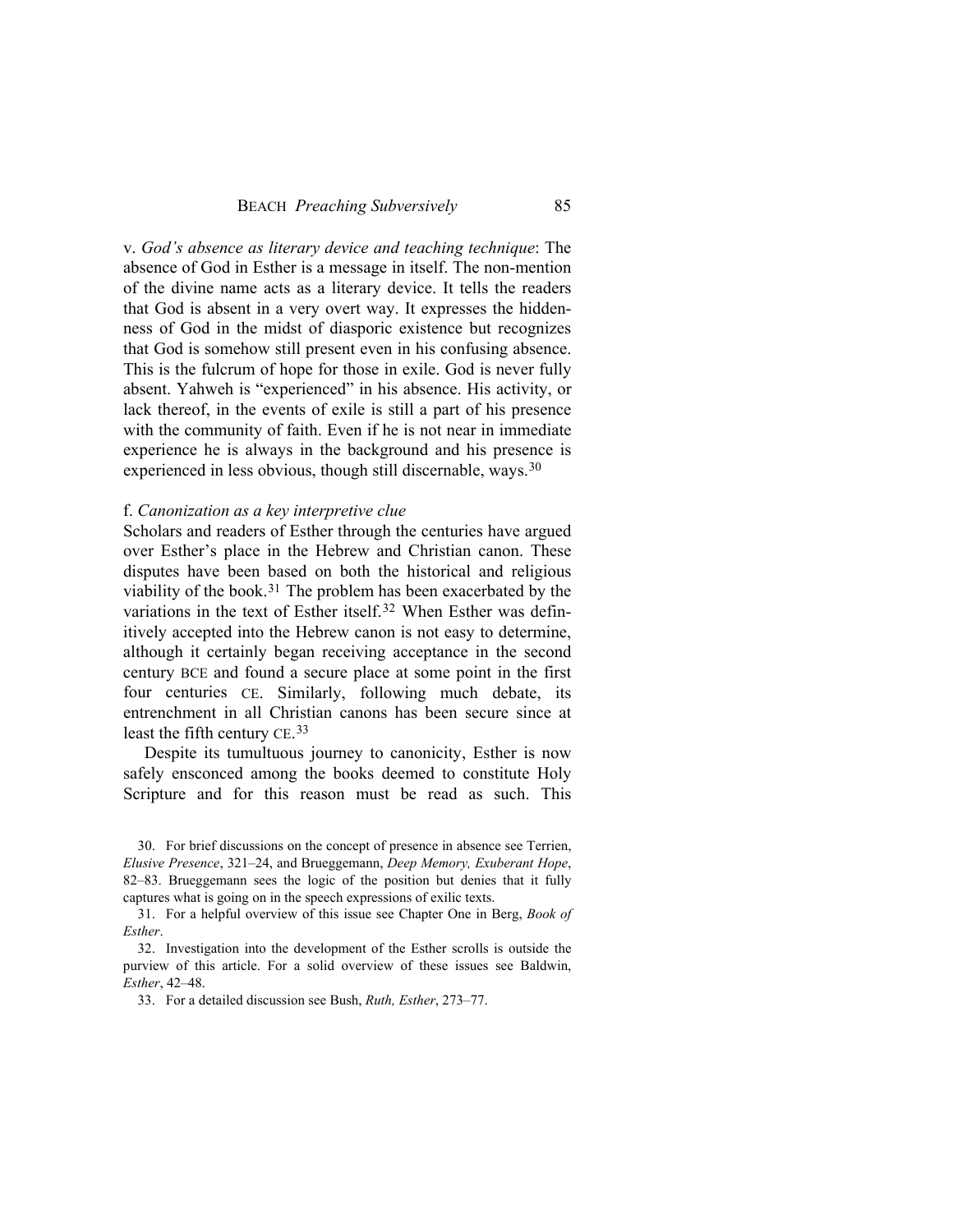locatedness of Esther in the biblical canon leads us to look for God in the text. Our interpretation of the book is, and should be, informed by the kind of literature that it is—biblical literature. Left outside of the canon it could well represent a secular vision for Jews in diaspora. However, as a part of Scripture it must be given a theological reading. It is this canonical location that calls us to read Esther as a sacred story and is the most vital reason for us to look for God in it. Just as those who made decisions regarding canonicity saw the theological value in the scroll so should modern readers approach the text with an eye for where God may be found in the text.

#### 3. *The Sermon: Esther as a Homiletical Model*

Can Esther serve as a model for contemporary homiletics? If so, the question to be asked about the nature of the text is not "Why is God not mentioned in Esther?" but rather, "What is the author trying to do by not mentioning the name of God in Esther?"

Of course we will never be sure of the answer to this question; however, could it be a narrative device? Is it a way to communicate the sense of God's absence in exilic life? Has the author chosen to craft the narrative in a way that teaches both the absence and presence of God simultaneously? If so, can preachers do the same with the form of sermon they choose? Wisely applied, could a sermon that did not mention the name of God have a spiritually significant message that leaves a lasting impact on its hearers just as Esther has had on its readers for centuries now?

In order to answer this question in the affirmative several things need to be considered.

#### a. *Foundations for Esther as a homiletical model*

While Esther constitutes the only whole book in the Bible where the divine name is not mentioned, there are certainly other places in Scripture where a speaker engages in an act of proclamation intending to move people toward God or help them understand the nature of God, and yet does not mention the name of God. This is the case in Nathan's famous address to David in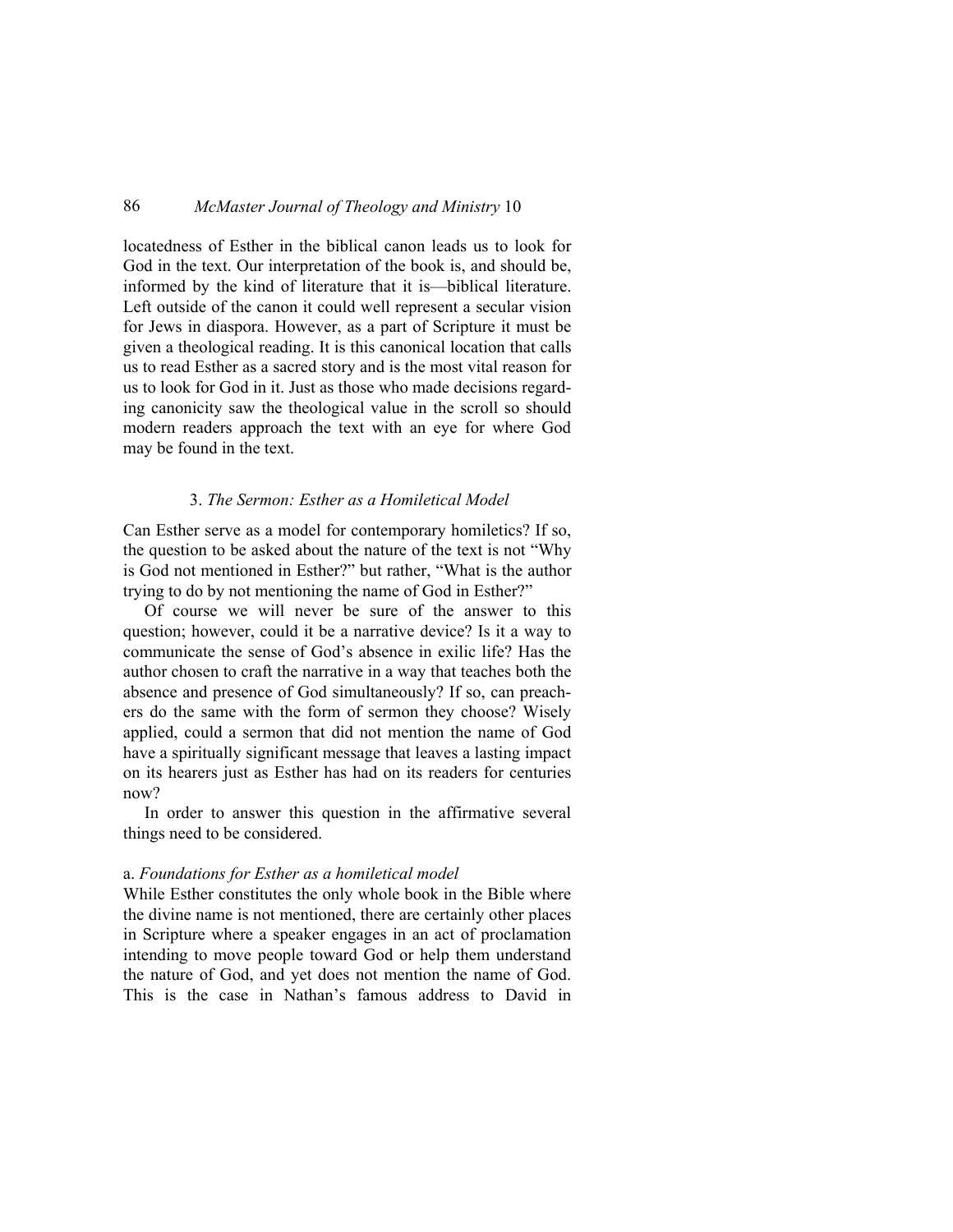2 Samuel 12. Nathan uses a parable to get the king's attention and demonstrate the unrighteousness of David's adultery with Bathsheba and his subsequent murder of her husband Uriah. The story of a rich man's misappropriation of a poor man's beloved sheep evoked from David the reaction, "As surely as the Lord lives, the man who did this must die!" (2 Sam 12:5 TNIV) The prophet's story, without mentioning the name of God, provoked a highly theological response. Further, it brought David to the realization of his own sin and drove him to genuine repentance. This story reminds us that a narrative without direct reference to the divine can still draw out divine responses.

In a similar way, the teaching of Jesus is marked, in his parables, by occasions where divine lessons are given in speech that decidedly lacks explicit reference to the name of God. Stories like the Parable of the Sower (Matt 13:3–9), the Good Samaritan (Luke 10:30–37), and the Lost Sheep, Lost Coin, and Lost Son (Luke 15) all lack any overt reference to God. This of course in no way denies that they contain lessons intended to teach people about God and fidelity to his ways; it is to recognize, however, that Jesus employed stories that referred to "secular" themes and not to the divine name in order to convey a message of divine consequence.[34](#page-12-0)

 Homileticians like Fred Craddock and Eugene Lowry have noted that Jesus' use of the narrative style, particularly in his use of parables, is a highly suggestive model for communicating the gospel in our day.[35](#page-12-1) This leads us to recognize that Scripture

<span id="page-12-0"></span><sup>34.</sup> It is worth noting that several of Jesus' parables only mention God in a concluding phrase. See, for example, the parable of the shrewd manager (Luke 16:13). Other parables only mention God in the introductory phrase "the kingdom of God is like" (in Matthew it is "The Kingdom of heaven is like"): see, for example, the parables of the Growing Seed and the Mustard Seed (Mark 4:26–32). It is quite accurate to say that most of Jesus' parables have no, or very limited, overt reference to the divine person.

<span id="page-12-1"></span><sup>35.</sup> See Lowry, *Doing Time in the Pulpit*, 28, 68–69; and Craddock, *Overhearing the Gospel*, 26.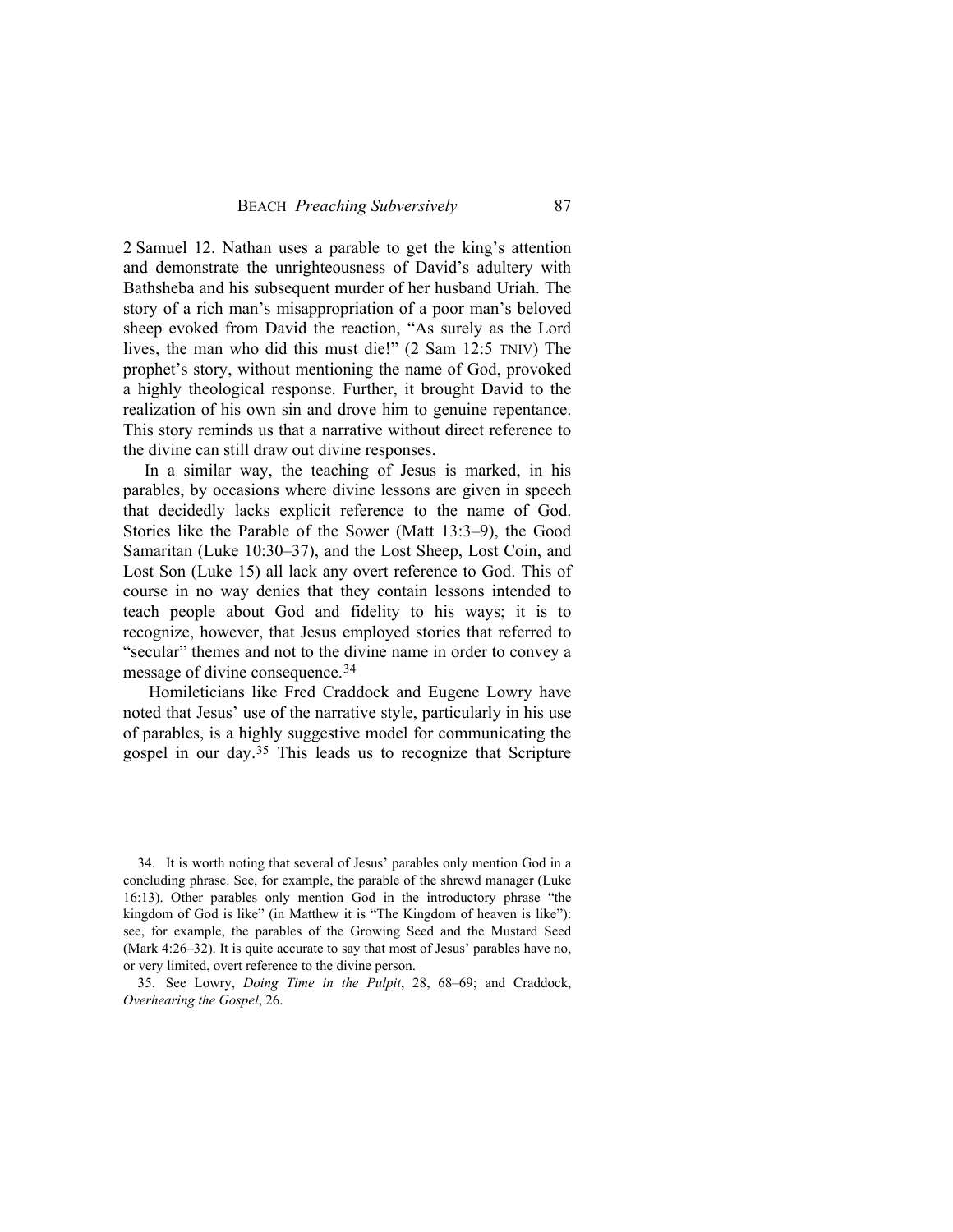itself uses stories that call the listener/reader to consider the ways of God without actually mentioning his name.[36](#page-13-0)

## b. *"Preaching subversively" as an effective approach*

Utilizing a form of sermon that makes little or no direct reference to the name of God is an attempt to preach subversively. It tries to sneak up on the listeners and impart a lesson about God in an indirect way. It tries to help people experience the text rather than just understand it, to enter into the narrative and be captured by it, rather than stand outside of it as one trying to analyze it or "figure it out." This is not to diminish the need for people to understand the text; it is however to recognize that in today's postmodern, post-Christian culture, the need to experience a text often comes before the need and the ability to understand it. For those who have little or no understanding of the Christian faith, a story that refers directly to aspects of life that they are familiar with may provide a way to draw them into the story of the gospel without asking them to be conversant with the church's encoded language, which at times can keep people away from the gospel. For those who have heard the message a multitude of times it offers a fresh hearing of the message. Charles Campbell summarizes Fred Craddock when he writes, "more information is not what is necessary; what is needed is something else: an experience of information we already pos-sess."<sup>[37](#page-13-1)</sup> Indeed, an experience of the gospel is exactly what is needed by many hearers in these postmodern times. Lowry comments on Jesus' ability to use stories to answer individuals'

<span id="page-13-0"></span>36. It can be argued that Jesus' parables are not as indirect as the story of Esther since they use very stock images (king, shepherd, banquet, etc.) in their narrative. These images had overt religious connotations, which made their function in the parable more easily recognizable. While this may be true, it certainly does not deny the effectiveness of Esther as a didactic narrative. In fact, in a culture that is increasingly biblically and religiously illiterate there are fewer and fewer terms that can be considered "stock" language. Thus, the indirectness of Esther may typify postmodern preaching of this sort even more clearly than Jesus' parables do.

<span id="page-13-1"></span>37. Campbell, *Preaching Jesus*, 127.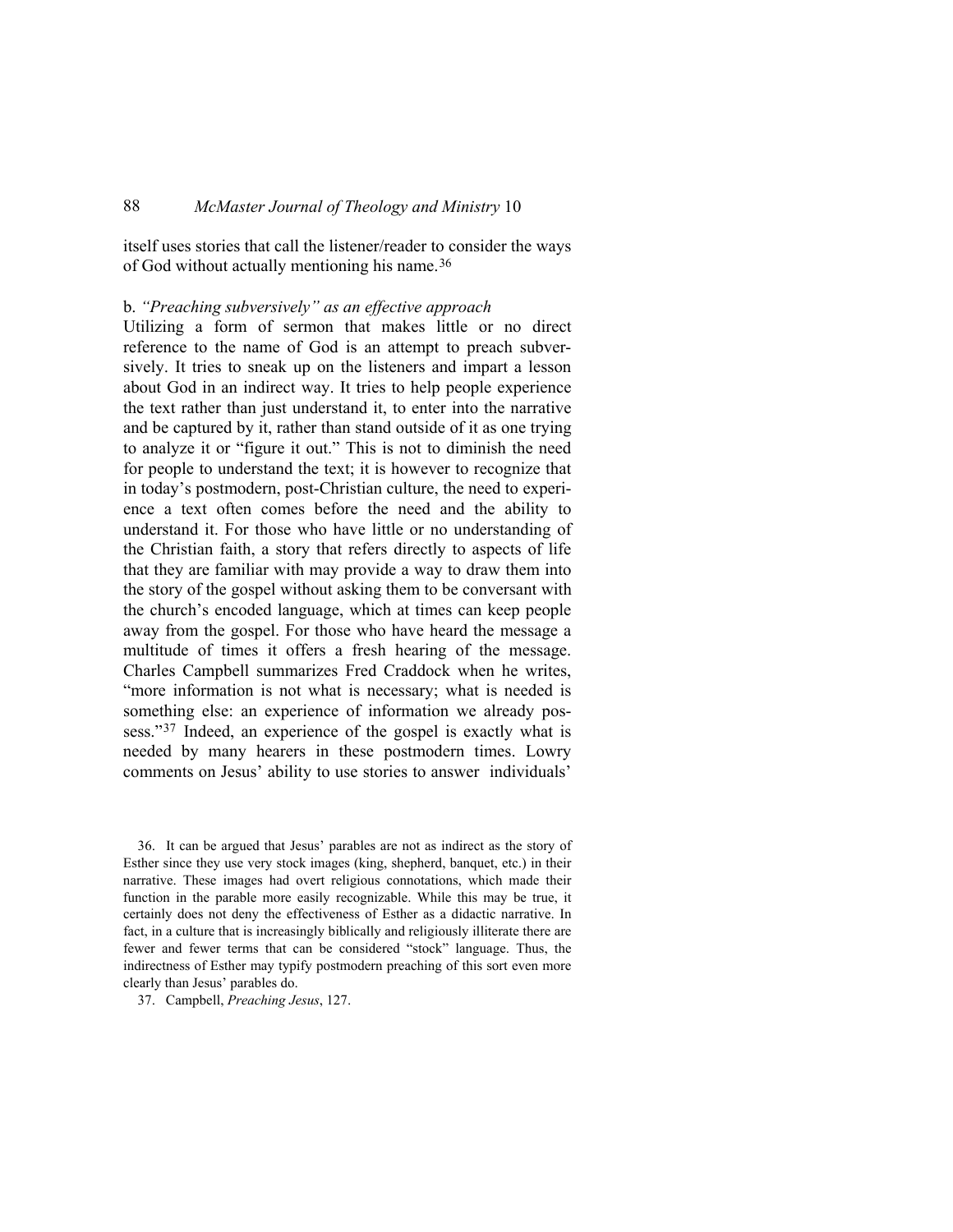questions so that they were transformed by the experience without realizing what was taking place. He writes,

When asked a question, often right out of the vested interest of the questioner, he did not say: "Perhaps you should ask that another way" or "Here's the question you should have asked." He simply proceeded to tell a story—one that may or may not have appeared related to the question. The questioner could not get defensive, yet could not argue. One had to wait and see—and then it was too late!  $38$ 

As Jesus' questioners were drawn into the experience of the story, they were left with an altered perspective, one that left them seeing the situation differently. As we have already noted, Jesus often did this by using stories that did not even mention the name of God. For this reason, an approach that draws the audience into a narrative and subversively seeks to inculcate the values and perspectives of God's kingdom so that the congregation is effectively engaged into God's story is a viable approach, even if it does not include the divine name.

### c. *A scripturally generated approach to narrative*

A criticism of narrative preaching has been that it is rooted in a liberal theological method that emphasizes experience at the heart of homiletics.<sup>[39](#page-14-1)</sup> While it is clear that this is a well-founded criticism, it has often been based upon the charge that narrative preaching tends to be rooted in various narrative theories more than in the church's Scripture or particular biblical narratives.[40](#page-14-2) The approach being suggested here stands in opposition to such charges and seeks to find narrative structures that are fully employed by the Scriptures themselves. As we will explore in the next major section, there are narrative practices that the author of Esther employs to accomplish the intended purpose. Similarly, a study of Jesus' parables can yield insight into what

- <span id="page-14-0"></span>38. Lowry, *Doing Time in the Pulpit*, 68–69.
- <span id="page-14-1"></span>39. Campbell, *Preaching Jesus*, 165.

<span id="page-14-2"></span>40. Ibid., 167.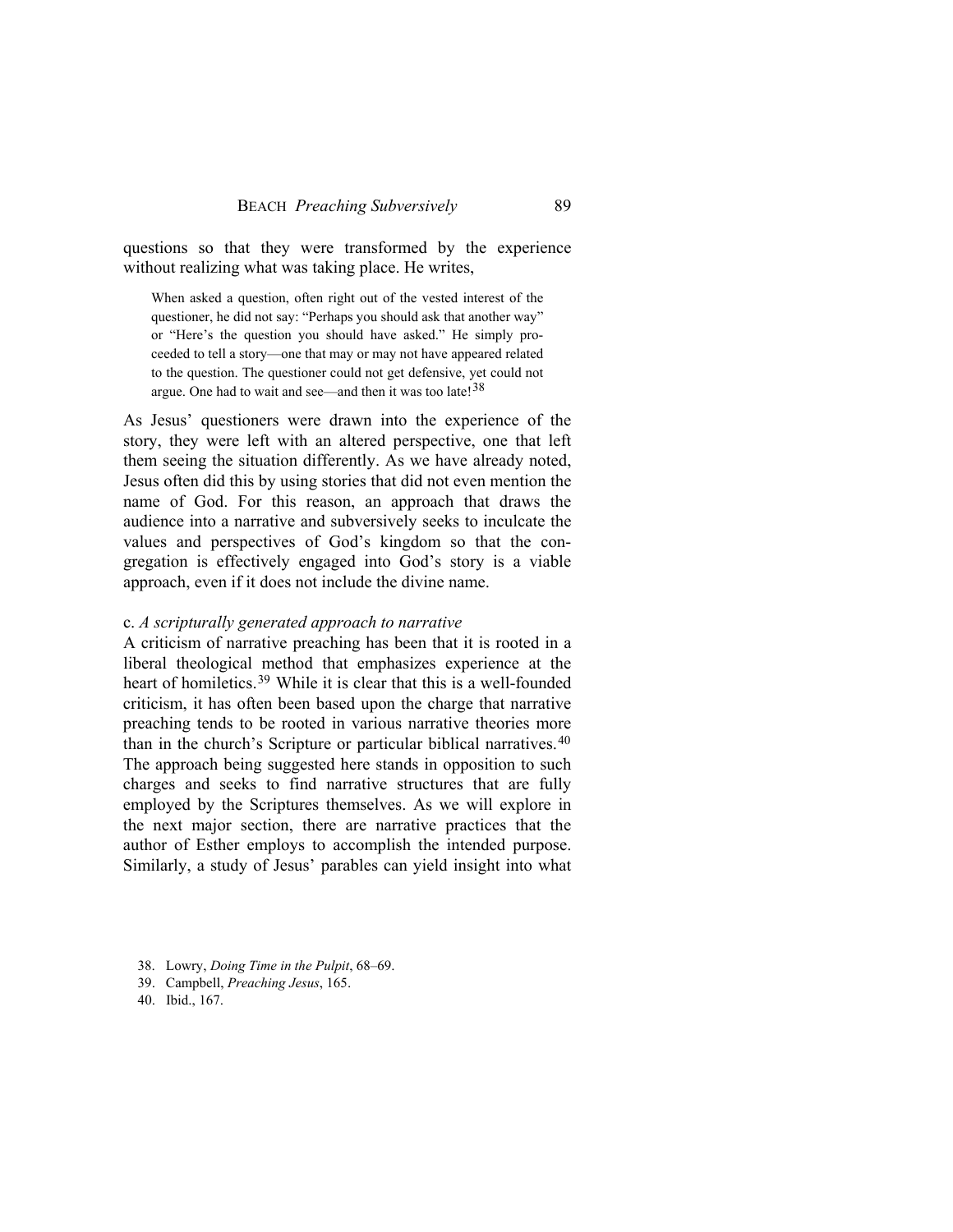can rightly be called a scripturally-generated approach to narrative.[41](#page-15-0)

Such an approach can begin with either a life experience or a biblical text. It may emanate from the preacher's desire to address an issue related to the current experience of her congregation. A text is chosen and a narrative is developed that faithfully communicates the theology of that text. At another time, the preacher may decide that an appropriate way to proclaim a given text is through a narrative that is exegetically sensitive and highly applicable to the congregation, yet accomplishes both these tasks in a highly subversive way, without invoking the divine name in the sermon. In both cases a narrative is constructed that seeks to intermingle human experience with biblical perspectives on that experience, ultimately seeking to interpret and shape that experience in a way that absorbs people's experience into the biblical view of the world. This is what the author of Esther seeks to do and it is also what Jesus does in his parables. The reality of life in this world generated the questions and issues to which the book of Esther spoke. The response of the main characters to their situations provided wise guidance as to how the original readers could respond to their ongoing diaspora, and offered clues as to where God was in the midst of what felt like his complete abandoning. Jesus spoke parables that began with questions posed directly out of a person's experience of life in this world.[42](#page-15-1) He also spoke parables that came out of his own intention to declare the kingdom of God.<sup>[43](#page-15-2)</sup>

In this way the genesis for a narrative that does not refer to God but still teaches about God can be either human experience or a biblical text. In each case its ultimate aim is to offer a theologically reflective approach to homiletics that speaks

<span id="page-15-1"></span><span id="page-15-0"></span><sup>41.</sup> An investigation of the narrative structure of parables is well outside the scope of this article, although Lowry, *How to Preach a Parable*, has certainly addressed the issue.

<sup>42.</sup> See, for example, the context for the three parables in Luke 15.

<span id="page-15-2"></span><sup>43.</sup> See, for example, the context for the parables in Matthew 13.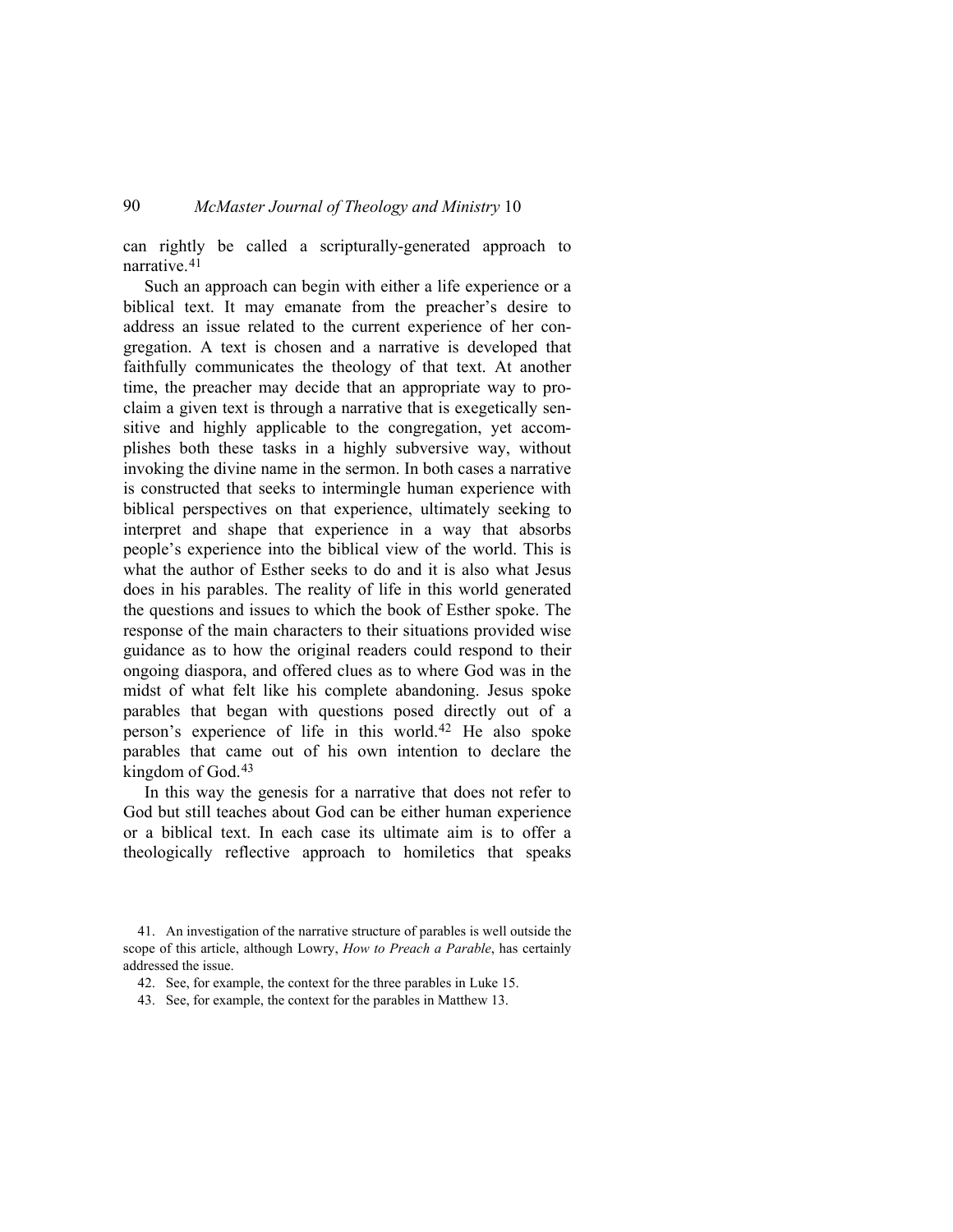obviously and directly to human experience from a biblical perspective.

# d. *Essential practices for using Esther as a homiletical model*

In order to maximize Esther as a homiletical model it is imperative that we understand some of the mechanisms present in and around the text that made it a powerful spiritual narrative for Israel. The following points seek to identify the things that were essential for the Esther narrative to find resonance with its original audience, and will also be essential to preaching in a way that is useful to contemporary audiences. I will also give examples from a sermon that I preached using this approach.

i. *Locatedness*: The sermon must have a narrative that is identifiable in its context; it must speak of things that the audience can readily identify with. This means that it either speaks concretely of life in this world as the audience knows it, or uses symbols and conventions familiar to them.

Esther was set in a place that had resonance with its readers: Susa was a real place, Xerxes was a king, and the Persians were their subjugators. These realities evoked the exilic experience and called out from the readers memories connected to identifiable people and places. If a narrative is inaccessible to people, any potential meaning it may have will be lost. A narrative sermon must serve its context by setting a scenario that is readily identifiable to its audience, either because it speaks about people and places they know or uses story-telling conventions that they understand. Further, they must be able to see themselves in the story and see how the narrative speaks to their situation in order for the message to have maximum effect.

I employed this technique in a sermon on the power of the Holy Spirit to enable Christians to live sanctified lives. I used a story of a beautiful, young, but physically unimposing princess, who was forced to go on a journey through dangerous, unfriendly territory on a mission to bring deliverance to her people. She was divinely enabled for the journey by a special gift given to her by an angel. This made her capable for the mission, although she had to venture out in faith and trust that what was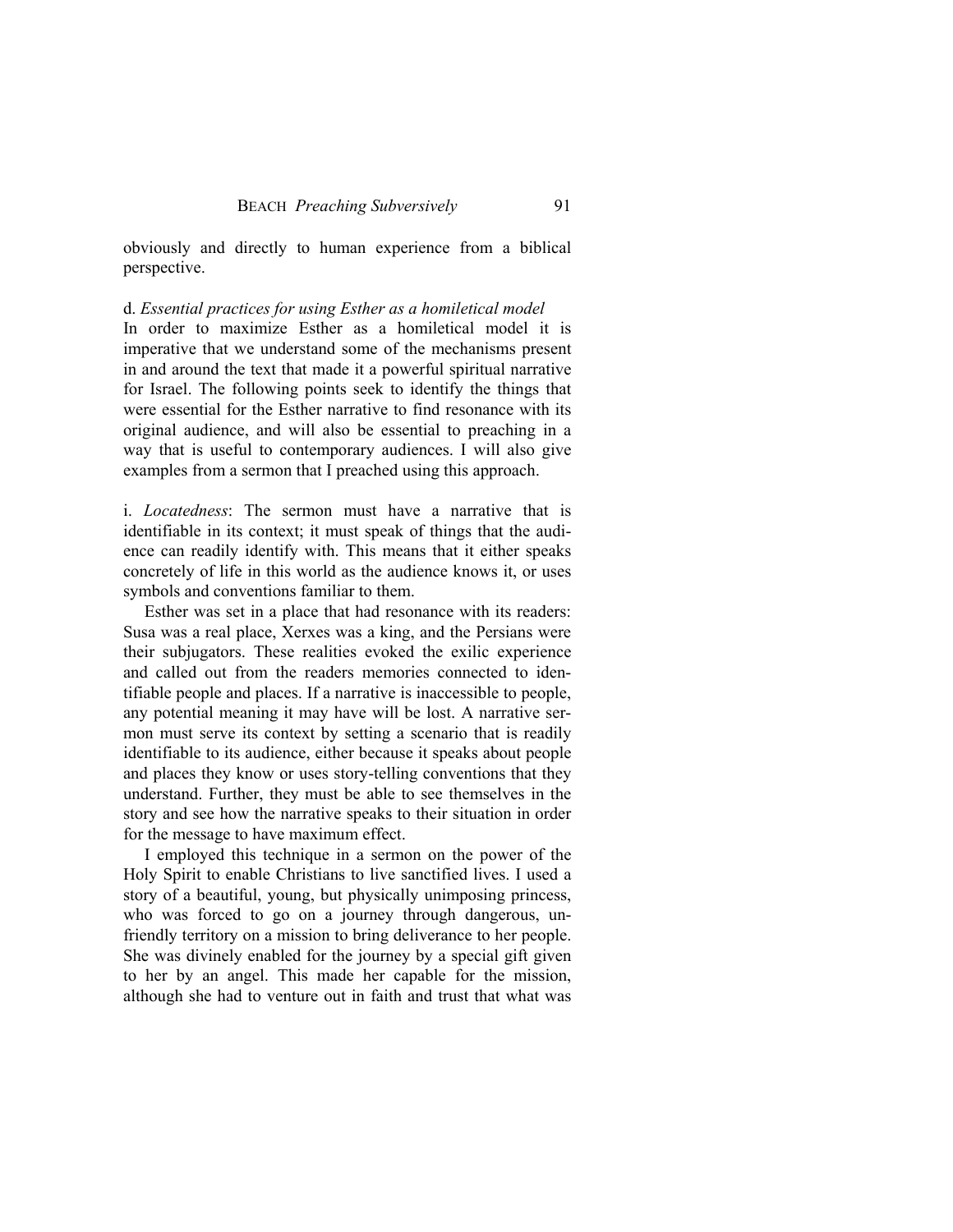put within her by the angel would be sufficient for the challenges she would face. This story employed conventional story-telling themes like a princess, a perilous journey, overwhelming odds, and a "secret" weapon that made the journey possible. These are devices that most people can readily identify and make connections with.

Part of the effectiveness of this approach comes from including the audience in the process of making meaning from a narrative. The audience become legitimate participants in the sermon process. They hear a story that speaks of things familiar to them, they understand that there is meaning in this story, and they begin to put the pieces together in their minds, constructing meaning from the story for their lives. Again, we have Jesus' teaching as an example of this approach. He constantly drew on common events, places, and experiences to construct a story and make his point, often trusting that his audience would get the religious meaning of a story without there being much, if any, reference to God. Craddock notes:

The effectiveness of much of Jesus' preaching depended not simply on the revelatory power of his parables but also upon the perceptive power of those who attended to them. "Let anyone with ears to hear listen."<sup>[44](#page-17-0)</sup>

Craddock points out that giving an audience "room to respond" marks a good drama. It is entirely appropriate to expect the audience to fill in the story and take responsibility for giving it part of its meaning.[45](#page-17-1) This seems to be exactly what the author of Esther did by offering the community a narrative that affirmed both their role and God's in diasporic life without speaking directly about God or about how Israel was supposed to respond to the story. They were invited to enter the story and find God there. They were invited to take the wisdom provided by Esther and figure out how to embody it in their current diaspora.

This is possible because Esther speaks to its audience in concrete ways, using familiar terms and experiences, and then

<span id="page-17-1"></span>45. Ibid.

<span id="page-17-0"></span><sup>44.</sup> Craddock, *As One without Authority*, 54.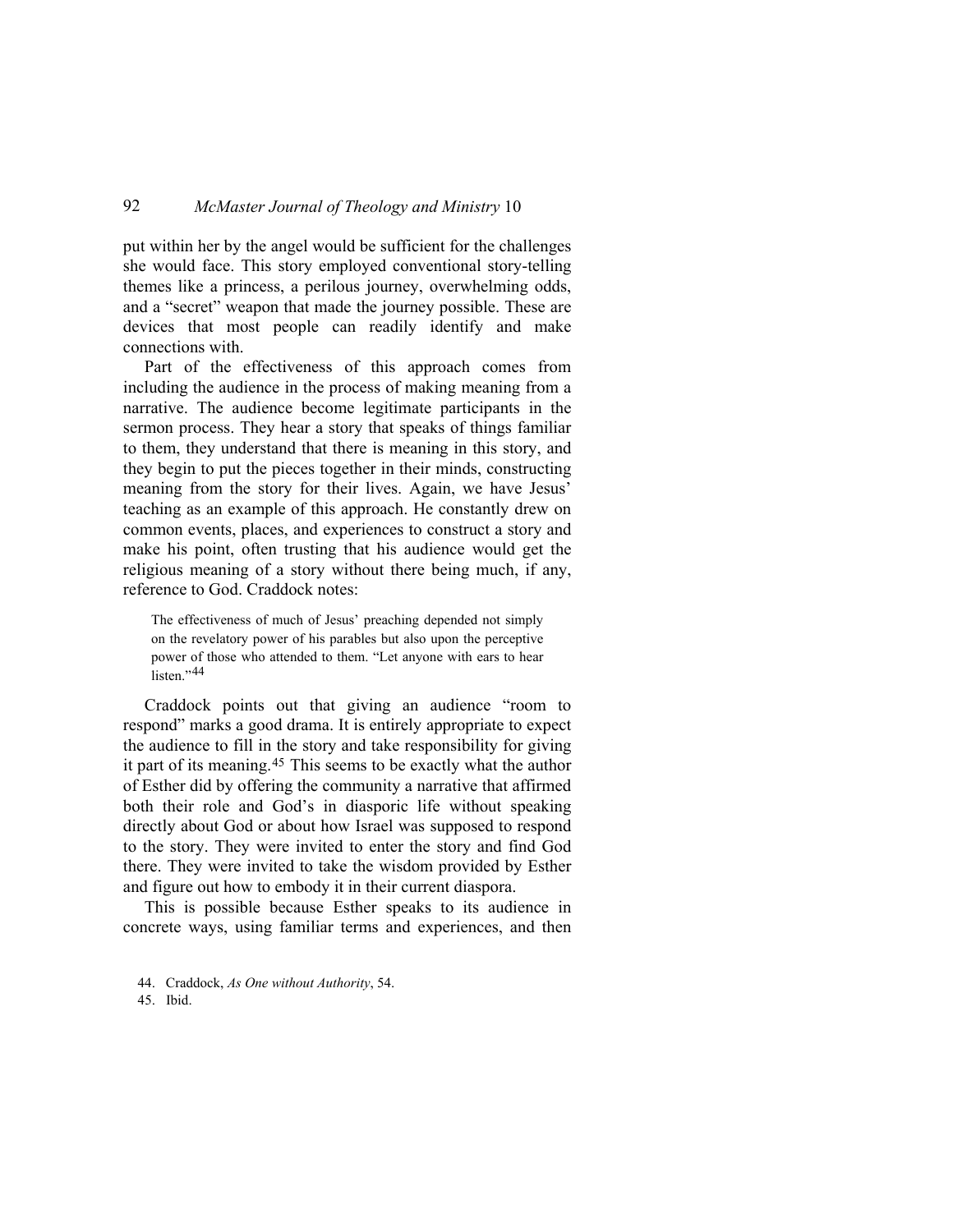invites them to see God in the story and discern how he may also be present in their lives.

ii. *Clues*: In aiding the audience to discern meaning and see God in a narrative devoid of his name, it is crucial to use clues that lead the hearer to deduce that seeing God in the narrative is the best explanation for it. For example, the use of actions and words that have religious overtones points to the activity of God in a narrative even if the name of God is never mentioned. Words, symbols, actions, "coincidences," and unexpected plot reversals all can point to a divine hand at work and are necessary narrative devices that lead the hearer to discern God in the story. As noted above, the writer of Esther employs such things liberally throughout the narrative.

Ronald Theimann points out that the Gospels employ a strategy not unlike the one suggested here. In the Gospels, God's direct involvement in the action is rarely depicted. Instead Jesus takes center stage and readers are invited to see the mighty work of God through the activities and words of this man.

God's hiddenness is an essential part of the New Testament message, because the cumulative depiction of Jesus' identity brings an increasing convergence between the activity of Jesus and that of the hidden God of Israel. The connection between God's intention and Jesus' mission is announced explicitly in the baptism and transfiguration stories, but is established more subtly in the narrative sequence itself.<sup>[46](#page-18-0)</sup>

Reading the Gospels through the lens of twenty centuries of history leads us to approach the text with many assumptions, both good and bad. However, for the original readers, the presence of God in the Gospels was largely to be discerned by reading (or hearing) the narrative and coming to conclusions based on what they found in the story of Jesus.

As a story offers its listeners (or readers) clues to guide them on their journey of deduction, the attentive audience member will discern what is going on in the story and begin making

<span id="page-18-0"></span>46. Thiemann, *Revelation and Theology*, 89.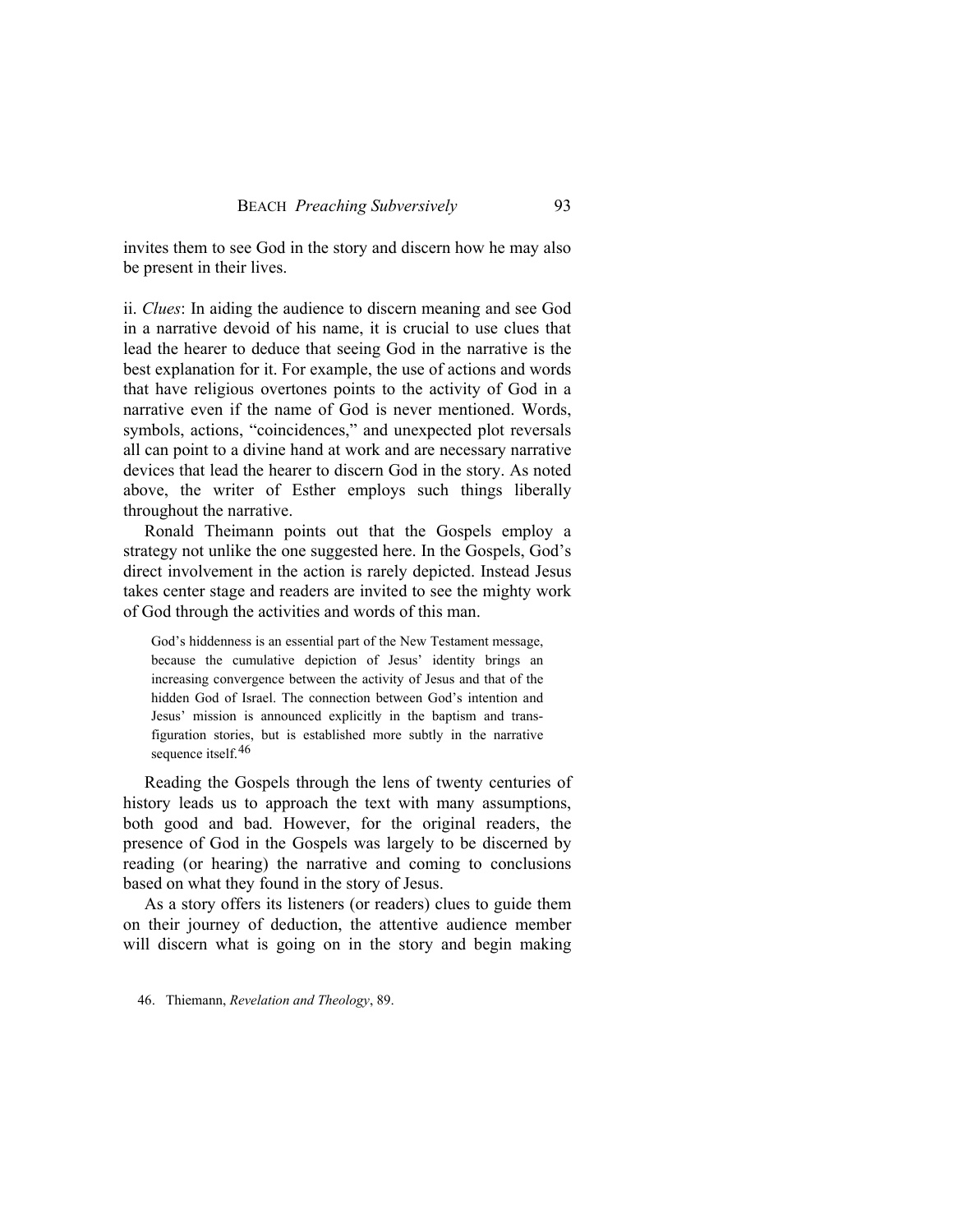connections between the narrative and the hidden presence of God within it.<sup>[47](#page-19-0)</sup>

In my sermon containing the story of the princess, I used many clear "coincidences" and occurrences that could only be explained by some kind of divine intervention. I also employed an angel as a character to further lead people to consider that the success of the princess's journey was clearly coming from forces outside of herself. In order to further help the audience make connections I portrayed the princess as very human: she experienced fear, doubt, and confusion while on her journey, just as we do on our faith journey as Christians. Further, her experiences bore resemblance to those we all face: temptation, intimidation, and trials.

iii. *The exemplary behavior of the main characters*: The story of Esther has didactic potency because the main characters, Esther and Mordecai, demonstrate the potential for Jewish life in exilic circumstances. Their behavior points to their faith and allegiance to the community and, one can assume, the God who formed the community. As Carol Bechtel points out in her commentary on Esther, one of the clear themes of the book is the distinction of Esther and Mordecai against King Ahasuerus and Haman. The extravagant and unwise lives of the latter are contrasted with the propriety of the former, and it becomes clear that Jewish piety wins out over Persian disproportion every time.<sup>[48](#page-19-1)</sup>

In the same way, a narrative sermon that features characters who exemplify clear Christian attitudes and behavior over and against characters who exemplify distinctly non-Christian ones will point the audience toward the didactic nature of the sermon and help them to identify who the "heros" are, and, in turn, whom it is being suggested that they should seek to emulate.

Just as it is really not hard to distinguish in Esther who the "good guys" are, so a sermon that follows a similar narrative

<span id="page-19-1"></span><span id="page-19-0"></span><sup>47.</sup> See Hauwerwas and Burrell, "From System to Story," 179. The authors discuss the way the use of language and character can lead the audience to conclusions without "any need for philosophical reminders."

<sup>48.</sup> Bechtel, *Esther*, 7–10.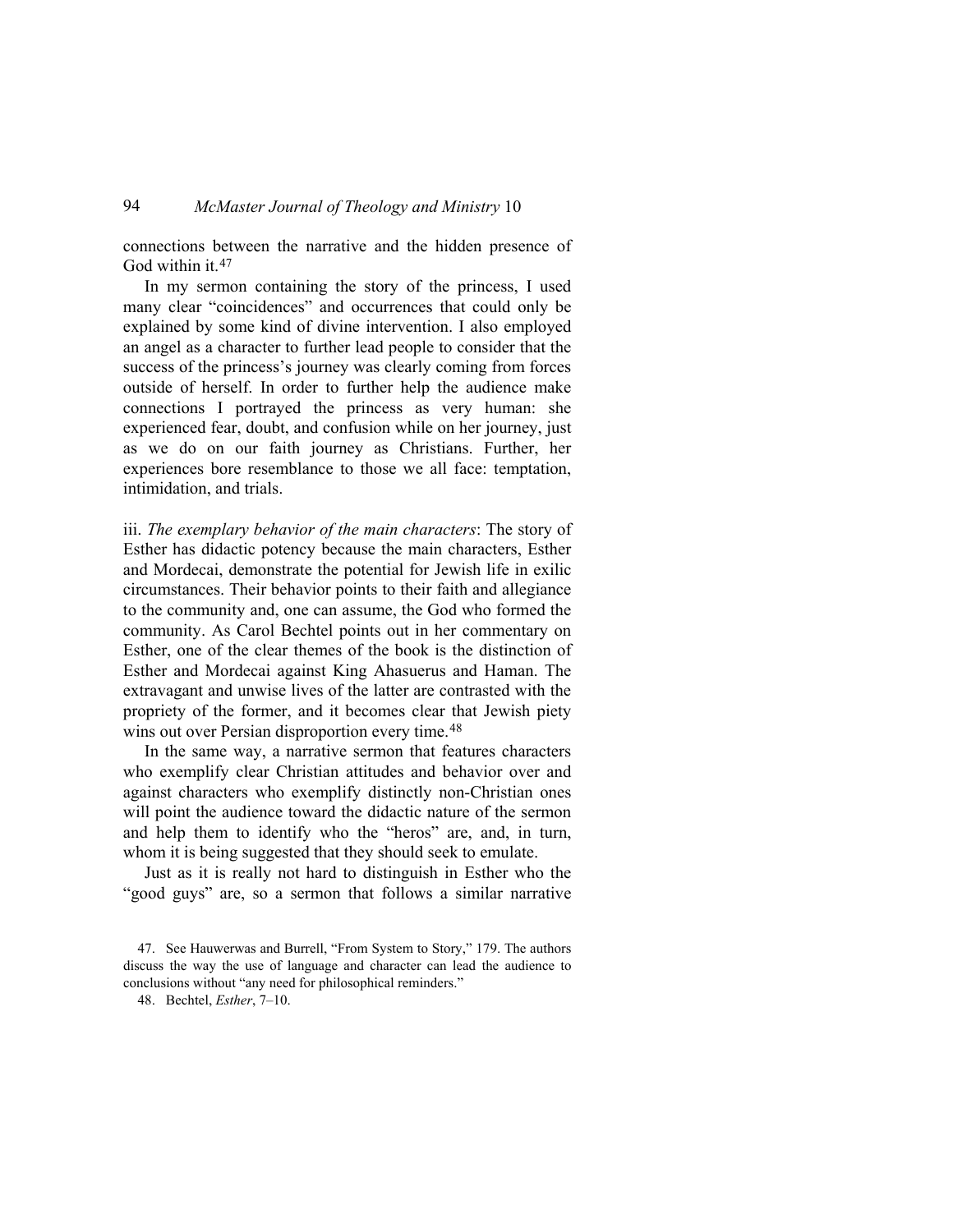pattern can also clearly present ideal Christian behavior, faith, and patterns of living without mentioning the name of the divine One who establishes those patterns. Just as Esther functioned as a model for Jews who were untangling the complexities of living in a marginalized (or exilic) situation, so too does the church need (post) modern narratives that offer us exemplars of Christian life in the post-Christian context of contemporary society. A narrative sermon that offers a depiction of such characters can offer subversive wisdom for Christian living in a marginalized context.

In the sermon in which I used the princess story, the main character exhibited great faith in the idea that she had been divinely empowered for her journey. She trusted in the angel's word even though there was no physical evidence that she was different. This connects with our own challenge to trust the filling of God's Spirit despite any lack of obvious outward manifestation. She also exhibited noble character in that she accepted the mission given to her on behalf of her people who, without her help, would have been in great peril. This invites listeners to consider how they will respond to God's invitation to courageously engage their world in faith that the Spirit will enable them. These are ideal traits that invite listeners to consider how they will respond to the biblical text that the story is explicating.

iv. *The sermon as key interpretive clue*: Ultimately, it is Esther's place in the biblical canon that provokes us to look for God's presence in the story. As we have noted, the absence of the divine name has made Esther's place among the books of the Bible suspect for a justifiable reason. No one denies that Esther is a wonderful story that can entertain and enrich audiences of all ages, however, if it is taken out of its context within the biblical canon, its power as a theological story changes. The key to its theological viability is its place in the canon. Ultimately its location in the canon becomes its interpretive key.

In the same way, a narrative sermon that speaks about God without direct reference to God is highly dependent upon its locatedness as a message delivered from a Christian pulpit. Outside of the canon, Esther is easily understood as a secular story.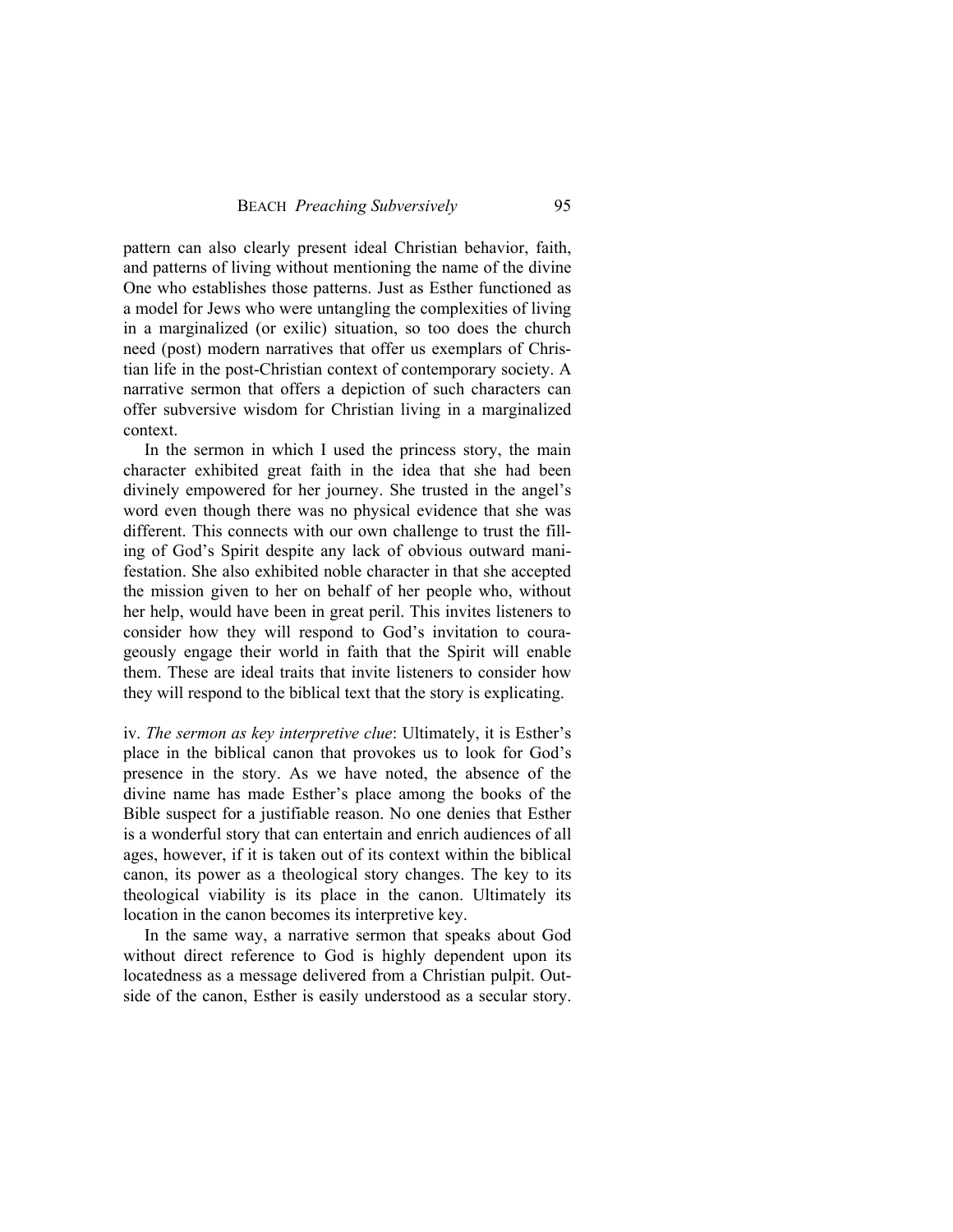Within the canon, one can perceive God all through it. A story told at the local pub is just a good story; located in a Christian pulpit it is interpreted in a completely different way.

A message can, even should, be augmented by other elements in a church worship service. A biblical text that relates to and gives exegetical substance to the message may be read prior to the sermon; songs may be sung both before and after the message that relate to the theme of the message; prayers may be prayed that prepare the congregation for the message and lead them in a response to it.

These devices, added to the fact that the message is being proclaimed in a church, can provide the necessary context for a sermon that does not include the name of God to be understood as a message about God, just as Esther's place in the canon provides the key interpretive clue for it as a book that reveals the activity of a hidden God.

In the sermon I preached using the princess, the order of service before and after the sermon clearly pointed to a theme that related to the Holy Spirit and his empowering presence in our lives. Songs were chosen, the theme was described creatively near the beginning of the service, and prayers were crafted so as to point to the theme prior to the sermon. Also the text, Rom 8:1–13, was read right before the sermon was preached. After the sermon, a song focused on the Spirit that clearly invited a response to the sermon was sung, and a brief concluding statement that was both invitational and also covered over some of the rough theological edges potentially left unclarified by the story was offered before the final benediction drew the sermon and theme of the service together in a clear way.

### *Conclusion*

An approach such as the one proposed here is a homiletical tool for a preacher to employ. Just as carpenters need various tools in their tool belts for specific jobs, so, too, preachers need various homiletical methods in order to preach creatively and with freshness over the long haul. This is especially true when one is preaching to the same congregation week after week. Preaching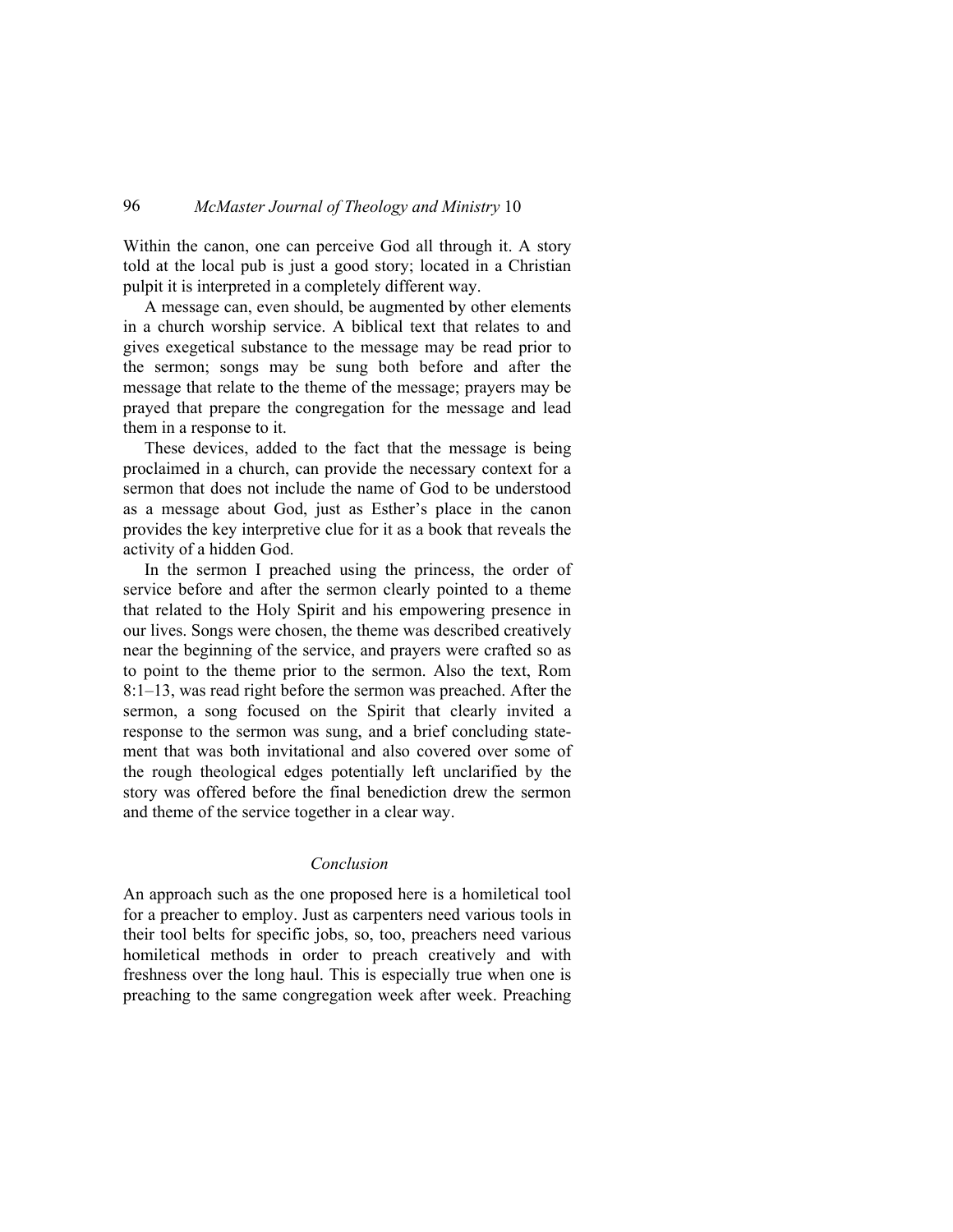narrative sermons that do not mention God's name is not intended as the only method for a preacher to use, nor is it here suggested that it is the best model for any particular genre of Scripture. It is my proposal, however, that, when done properly, such a sermon can have enlightening effects on listeners in just the same way that Esther has provoked millions of readers over the centuries.

In these postmodern days, such an approach to preaching invites the congregants to be participators in the meaningmaking of the message, and allows hearers to enter into the experience of the sermon by trusting them to "have ears to hear." It can provide a powerfully subversive approach to preaching in much the same way as Jesus' parables did (do). The point comes at the audience like a "sneak punch," or as entering through the "back door." The payoff is sometimes surprising and unexpected. Jesus obviously thought this could be a highly effective way to communicate as did the author of Esther.

For veteran church goers, familiar with the stories and doctrines of the Bible, the method provides a fresh hearing of Scripture, one that asks something of them rather than just reworks a familiar theme in a way similar to what has been done in the past. For those unfamiliar with the language of the Bible, it can open up the vistas of possibility and provide a precursor to further engagement with the gospel.

Above all, it provides the opportunity for the listener to experience the text. Stories, after all, are not about theories or themes, but what it is like to fall in love, go on a great adventure, or think that you have met God in one of life's circumstances.[49](#page-22-0)

Preaching should provide listeners with opportunities to experience a text in surprising, even mystical, ways and when used effectively, even narratives that do not mention God's name can lead people into an experience of the divine.

<span id="page-22-0"></span>49. See Hanson, *A Stay against Confusion*, 33.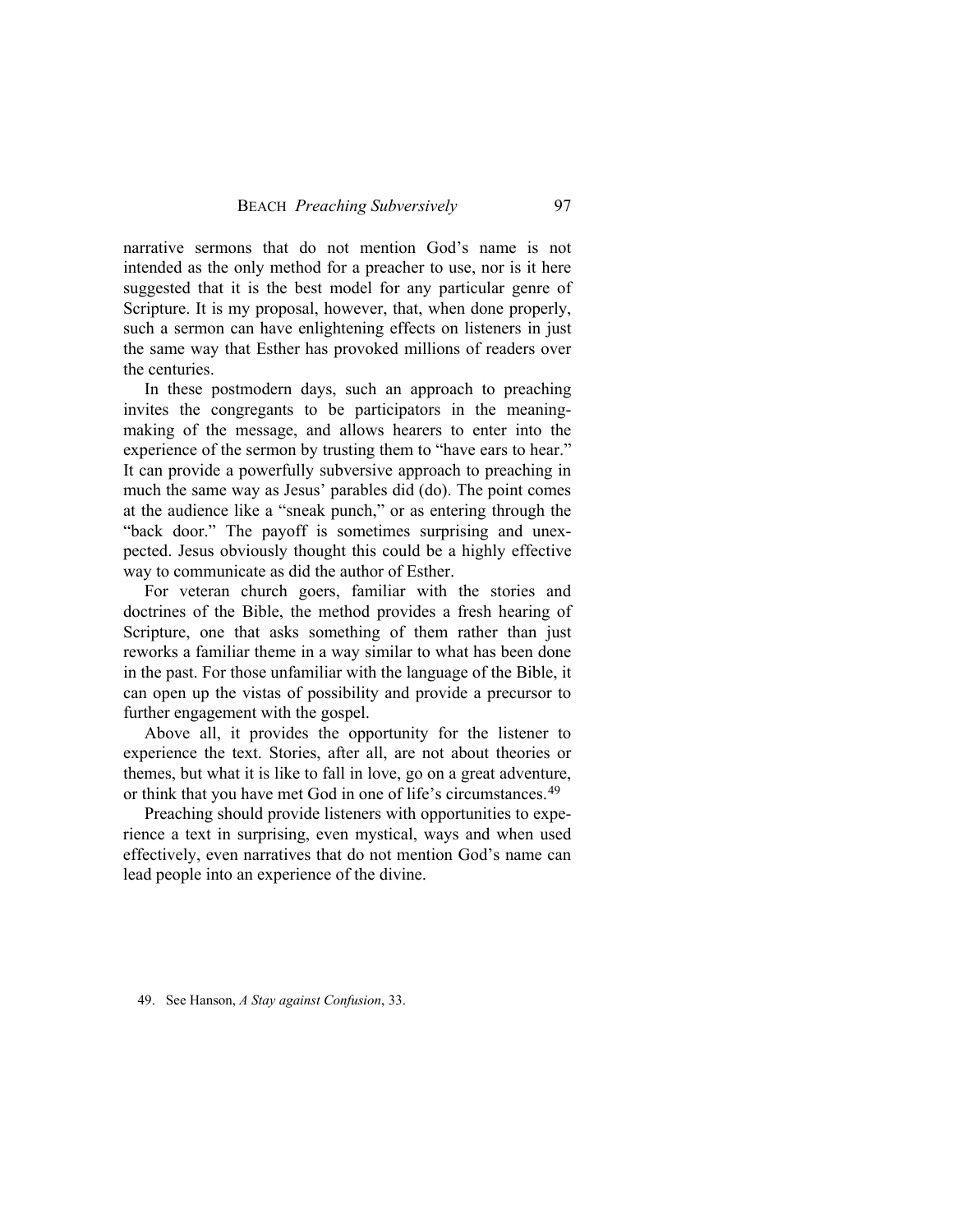#### *Bibliography*

Baldwin, Joyce. *Esther: An Introduction and Commentary.* TOTC. Downers Grove, IN: InterVarsity Press, 1984.

Bechtel, Carol M. *Esther*. Louisville KY: John Knox Press, 2002.

- Berg, Sandra Beth. "After the Exile: God and History in the Books of the Chronicles and Esther." In *The Divine Helmsman,* edited by J. L. Crenshaw and S. Sandmel, 107–27. New York: Ktav, 1980.
	- ———. *The Book of Esther: Motifs, Themes and Structures.*  Missoula, MO: Scholars Press, 1979.
- Bromley, Roger. *Narratives for a New Belonging: Diasporic Cultural Fictions.* Edinburgh: Edinburgh University Press, 2000.
- Brueggemann, Walter. *Cadences of Home.* Atlanta: John Knox Press, 1997.
	- ———. *Deep Memory, Exuberant Hope: Contested Truth in a Post Christian World.* Minneapolis: Fortress Press, 2000.
- ———. *Theology of the Old Testament: Testimony, Dispute, Advocacy.* Minneapolis: Fortress Press, 1997.
- Bush, Frederic. *Ruth, Esther.* WBC. Waco, TX: Word, 1996.
- Campbell, Charles L. *Preaching Jesus: New Directions for Homiletics in Hans Frei's Postliberal Theology.* Grand Rapids: Eerdmans, 1997.
- Clines, David J. A. *The Esther Scroll: The Story of the Story.*  JSOTSup 30*.* Sheffield: JSOT Press, 1984.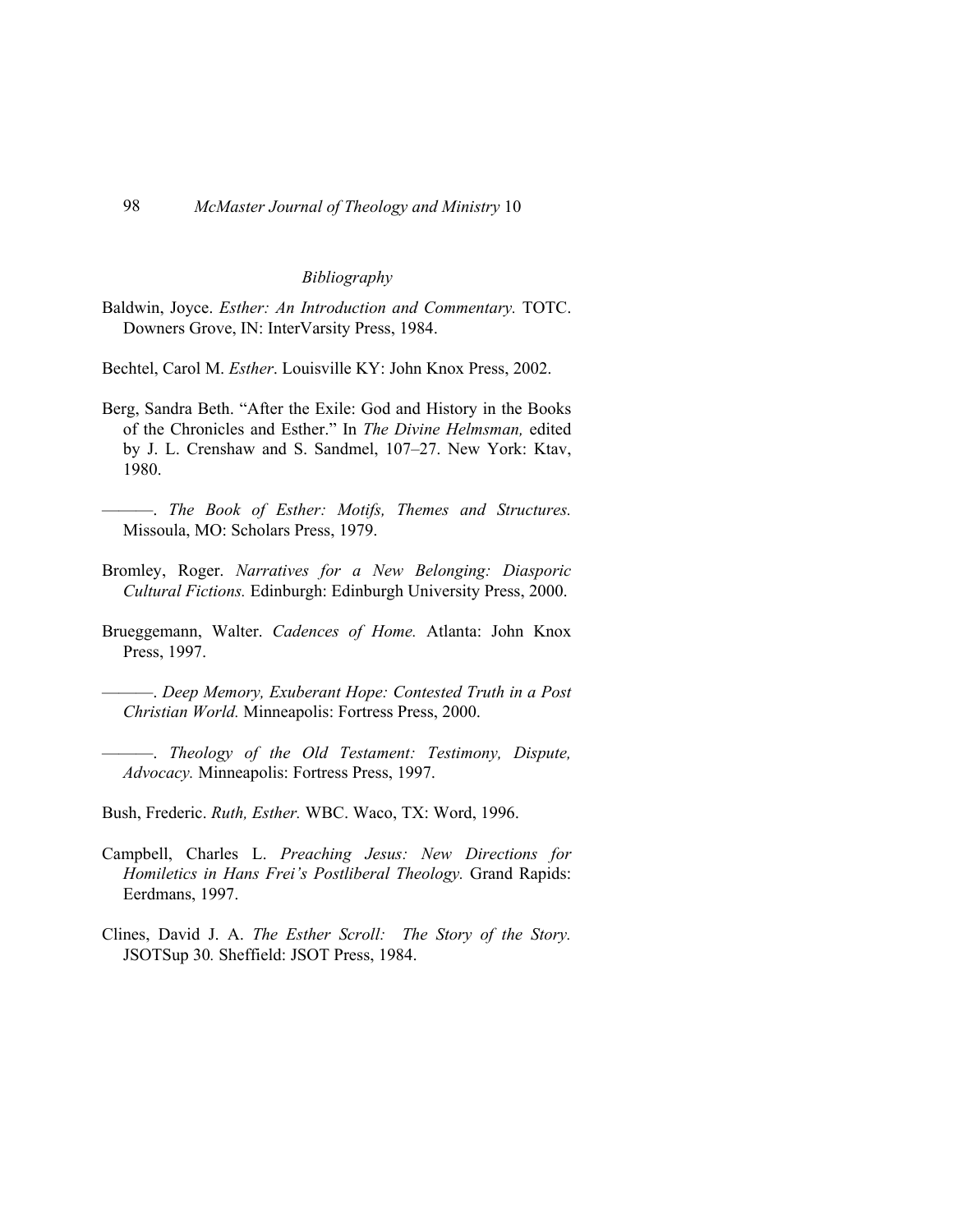Craddock, Fred. *As One without Authority.* St. Louis: Chalice Press, 2001.

———. *Overhearing the Gospel.* Nashville: Abingdon Press, 1978.

- Crites, Stephen. "The Narrative Quality of Experience." In *Why Narrative?: Readings in Narrative Theology*, edited by Stanley Hauerwas and L. Gregory Jones, 65–88. Eugene, OR: Wipf & Stock , 1997.
- Fox, Michael V. *Character and Ideology in the Book of Esther.*  Columbia: University of South Carolina Press, 1991.
- Fulford, Robert. *The Triumph of Narrative.* Toronto: Anansi Press, 1999.
- Hanson, Ron. *A Stay against Confusion: Essays on Faith and Fiction.* New York: Harper Collins, 2001.
- Hauwerwas, Stanley and David Burrell. "From System to Story." In *Why Narrative?: Readings in Narrative Theology*, edited by Stanely Hauerwas and L. Gregory Jones, 158–190. Eugene, OR: Wipf & Stock, 1997.
- Humphries, W. Lee. "A Life-style for Diaspora: A Study of the Tales of Esther and Daniel." *JBL* 92 (1973) 211–223.
- Jackson, Phillip W. "On the Place of Narrative in Teaching." In *Narrative in Teaching, Learning, and Research*, edited by Hunter McEwan and Kieran Egan, 3–23. New York: Teachers College Press, 1995.
- LaCocque, Andre. *The Feminine Unconventional: Four Subversive Figures in Israel's Tradition.* Minneapolis: Fortress Press, 1990.
- Laniak, Tim. "Esther's *Volkcentrism* and the Reframing of Post-Exilic Judaism." In *The Book of Esther in Modern Research*,